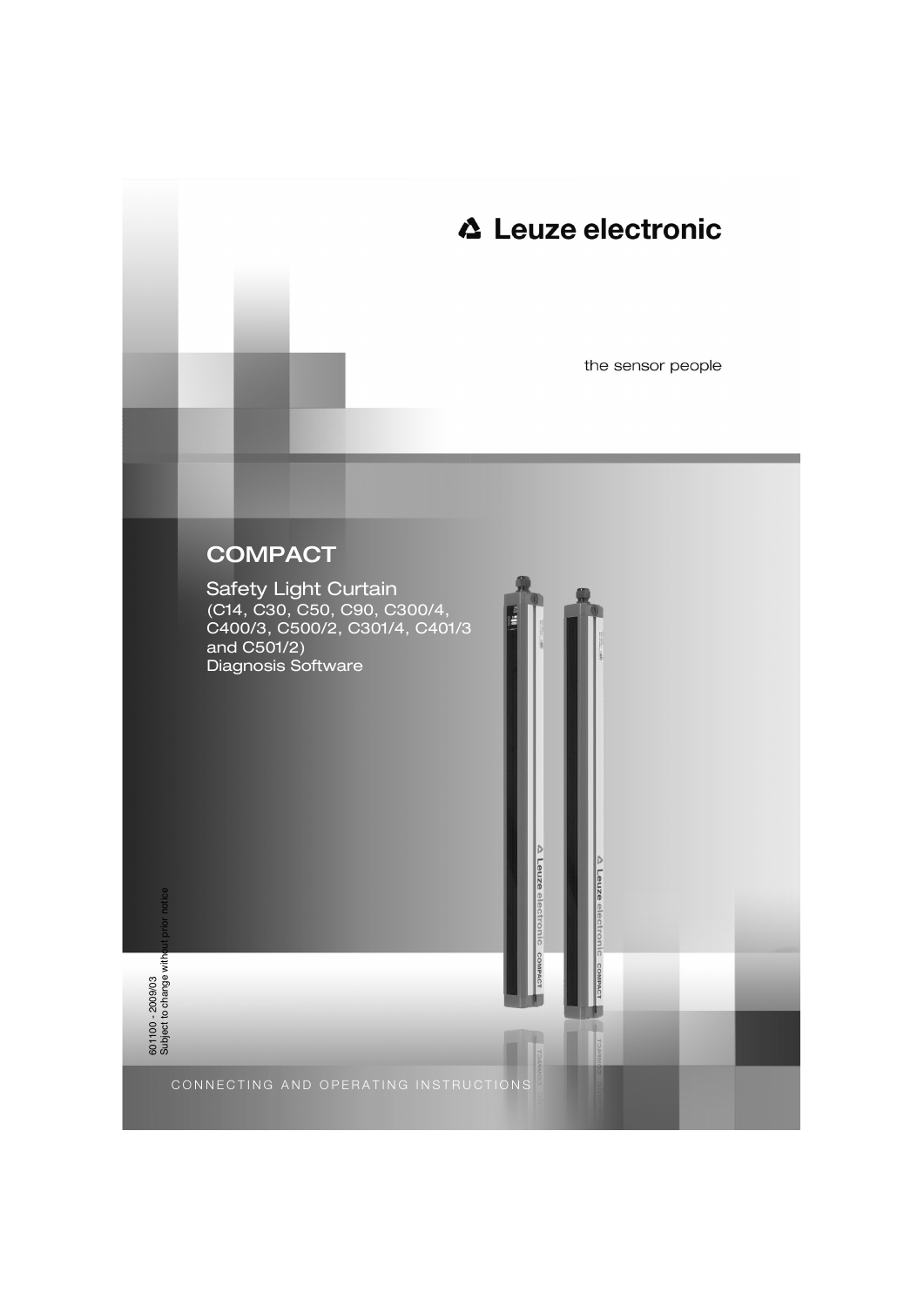## **About this user manual**

This user manual is included with delivery.

**Leuze electronic GmbH + Co. KG is not liable for damages caused by improper use. Knowledge of this manual is an element of proper use.**

© Reprints and reproduction, including excerpts are permitted only with the express permission of

Leuze electronic GmbH + Co. KG Liebigstrasse 4 82256 Fuerstenfeldbruck / Germany Phone +49 8141 5350-0 Telefax +49 8141 5350-190 info@leuze.de www.leuze.com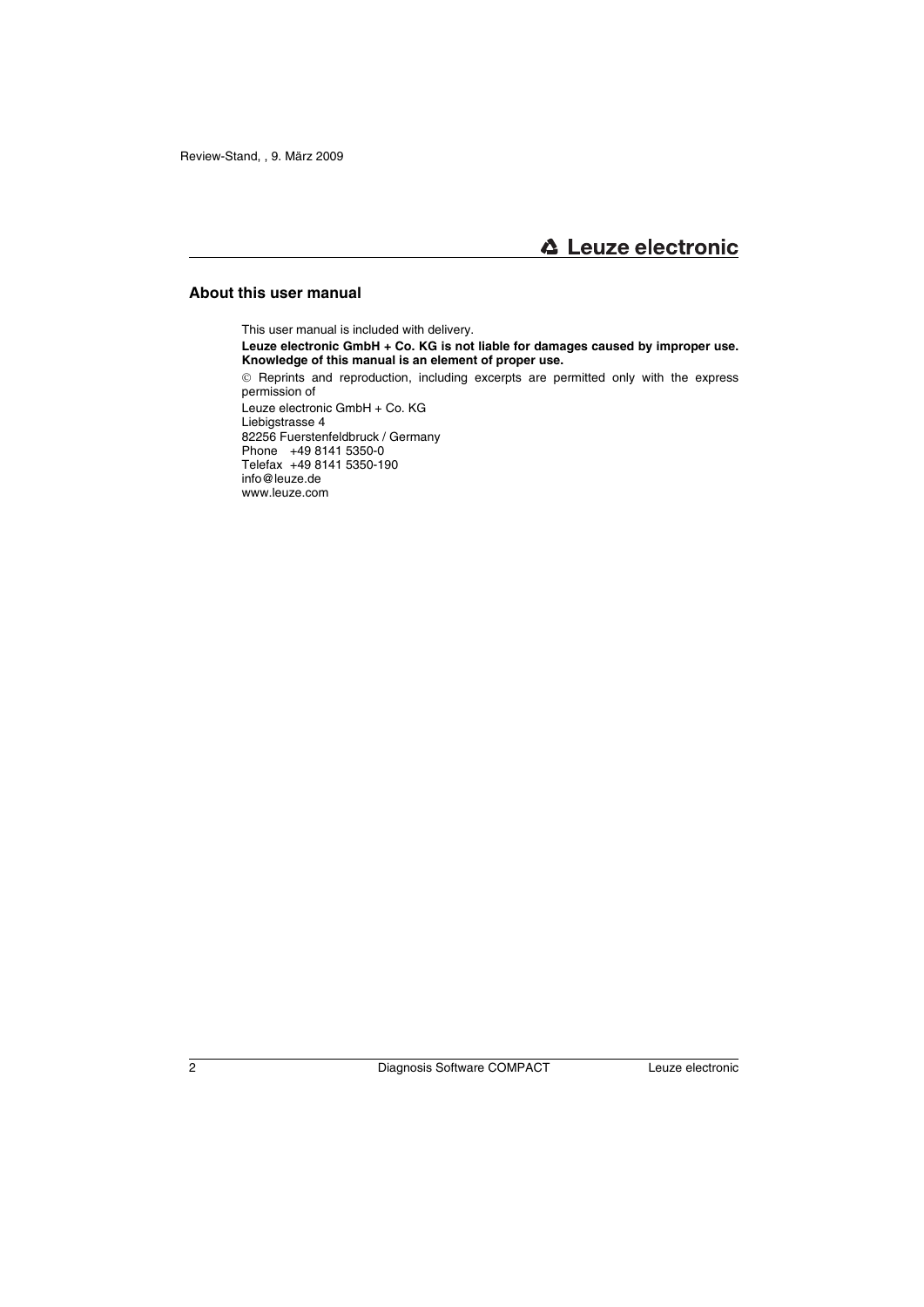## **Contents**

| 1            |                                                                                                                |  |
|--------------|----------------------------------------------------------------------------------------------------------------|--|
| $\mathbf{2}$ |                                                                                                                |  |
| 3            |                                                                                                                |  |
| 4            |                                                                                                                |  |
| 5            | View menu commands (etc.), etc.), etc.), etc.), etc.), etc., etc., etc., etc., etc., and all vertical states o |  |
| 6            |                                                                                                                |  |
| 7            |                                                                                                                |  |
| 7.1<br>7.2   |                                                                                                                |  |
| 8            |                                                                                                                |  |
| 8.1          |                                                                                                                |  |
| 8.2          |                                                                                                                |  |
| 8.3          |                                                                                                                |  |
| 9            |                                                                                                                |  |
| 9.1          |                                                                                                                |  |
| 9.2          |                                                                                                                |  |
| 9.3          |                                                                                                                |  |
| 9.4          |                                                                                                                |  |
| 10           |                                                                                                                |  |
| 10.1         |                                                                                                                |  |
| 10.2         |                                                                                                                |  |
| 10.3         |                                                                                                                |  |
| 10.4         |                                                                                                                |  |
| 10.5         |                                                                                                                |  |
| 10.6         |                                                                                                                |  |
| 11           |                                                                                                                |  |
| 11.1         |                                                                                                                |  |
| 11.2         |                                                                                                                |  |
| 11.3         |                                                                                                                |  |
| 11.4         |                                                                                                                |  |
| 11.5<br>11.6 |                                                                                                                |  |
| 11.7         |                                                                                                                |  |
|              |                                                                                                                |  |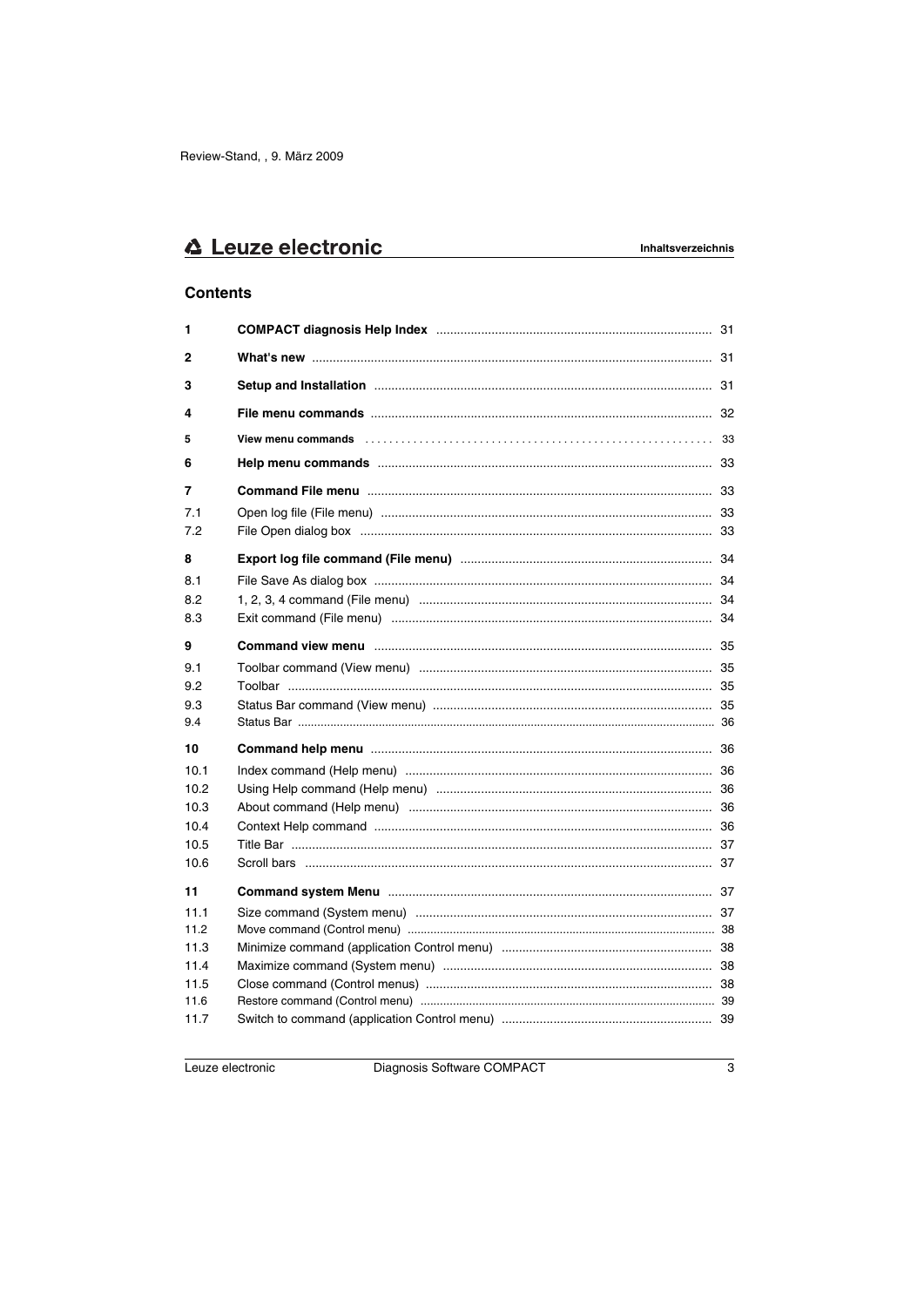| 12    |                                                                            |  |
|-------|----------------------------------------------------------------------------|--|
| 12.1  |                                                                            |  |
| 13    |                                                                            |  |
| 13.1  |                                                                            |  |
| 13.2  |                                                                            |  |
| 13.3  |                                                                            |  |
| 13.4  |                                                                            |  |
| 13.5  |                                                                            |  |
| 13.6  |                                                                            |  |
| 13.7  |                                                                            |  |
| 14    |                                                                            |  |
| 15    |                                                                            |  |
| 15.1  |                                                                            |  |
| 15.2  |                                                                            |  |
| 15.3  |                                                                            |  |
| 15.4  |                                                                            |  |
| 15.5  |                                                                            |  |
| 15.6  |                                                                            |  |
| 15.7  |                                                                            |  |
| 15.8  |                                                                            |  |
| 15.9  |                                                                            |  |
| 15.10 |                                                                            |  |
| 15.11 |                                                                            |  |
| 15.12 |                                                                            |  |
| 16    |                                                                            |  |
| 17    |                                                                            |  |
| 18    | How to visualize a COMPACT receiver manufacture manufacture manufacture 51 |  |
| 18.1  |                                                                            |  |
| 18.2  |                                                                            |  |
| 18.3  |                                                                            |  |
| 18.4  |                                                                            |  |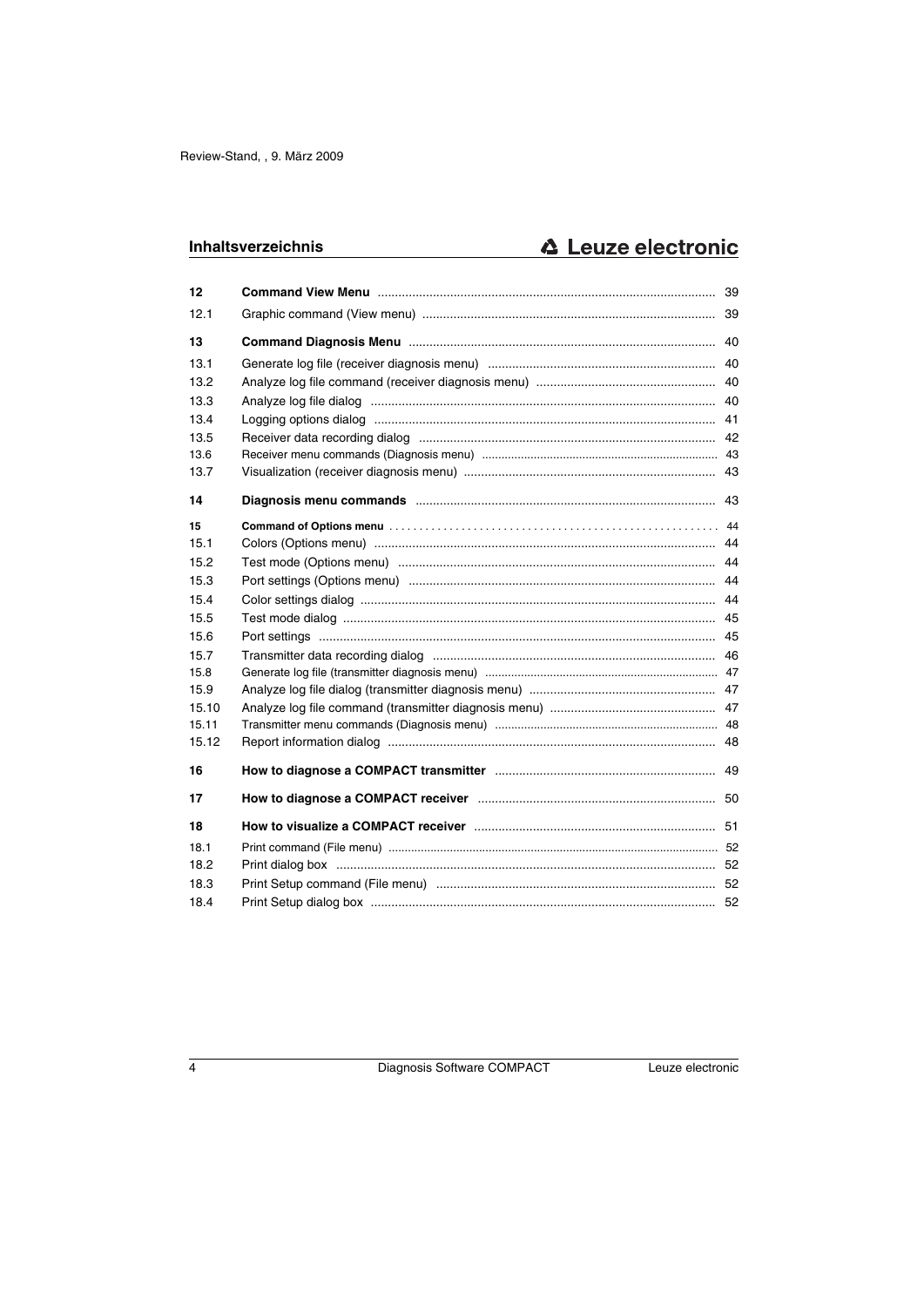## **1 COMPACT diagnosis Help Index**

Welcome to the COMPACT diagnosis software.

This program helps you to check your COMPACT transmitter and/or receiver.

#### **Main topics:**

- What's new
- Setup and Installation

#### **How To ...**

- diagnose a COMPACT transmitter
- diagnose a COMPACT receiver
- visualize a COMPACT receiver

### **Commands**

- File menu
- View menu
- Diagnosis
- Options
- Help menu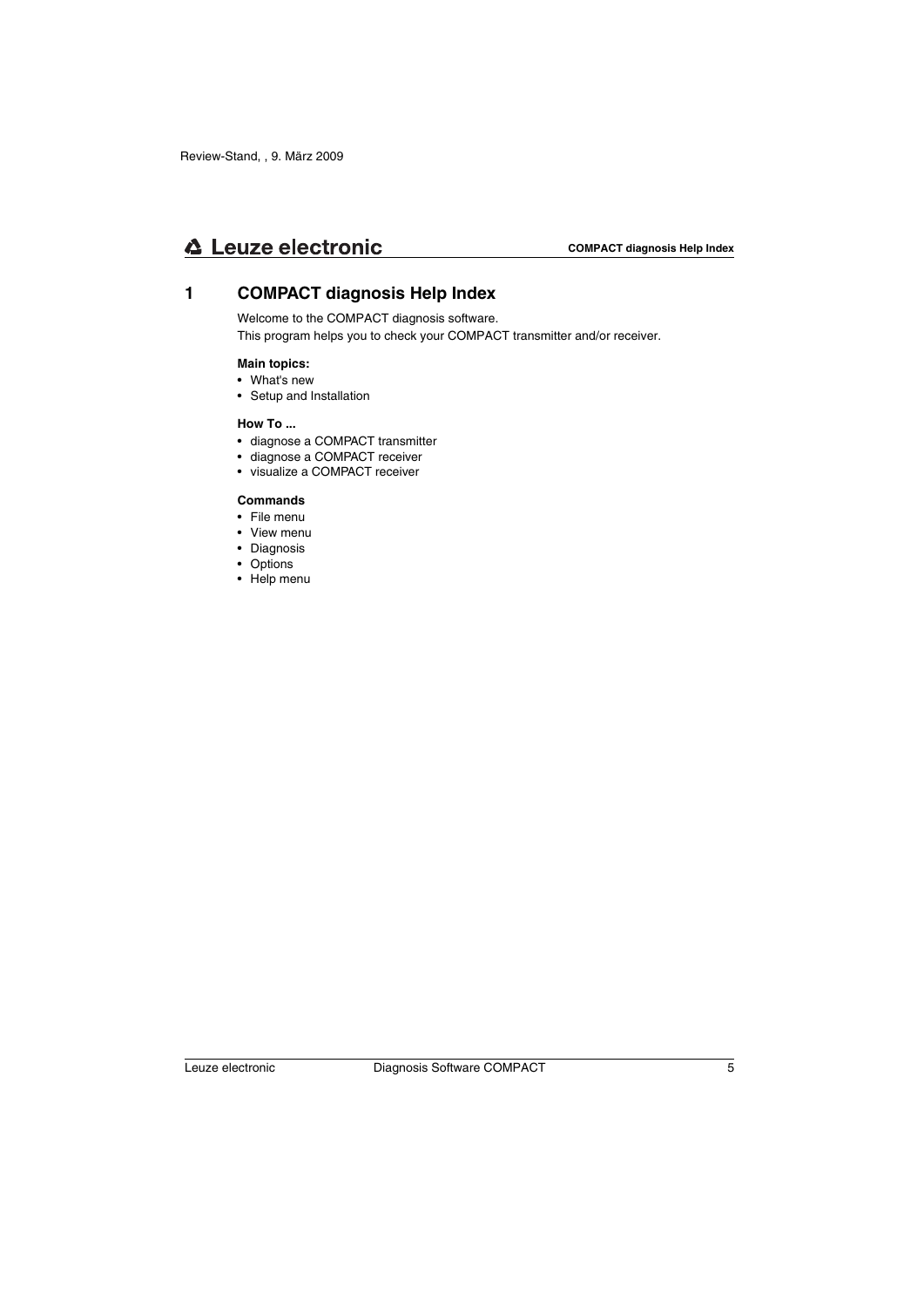## **2 What's new**

This software helps you to check your COMPACT hardware.

You can do data recording on transmitter and receiver, analyze the recorded data and do online visualization. Furthermore you can print a summary for recorded data and even export this to a text file.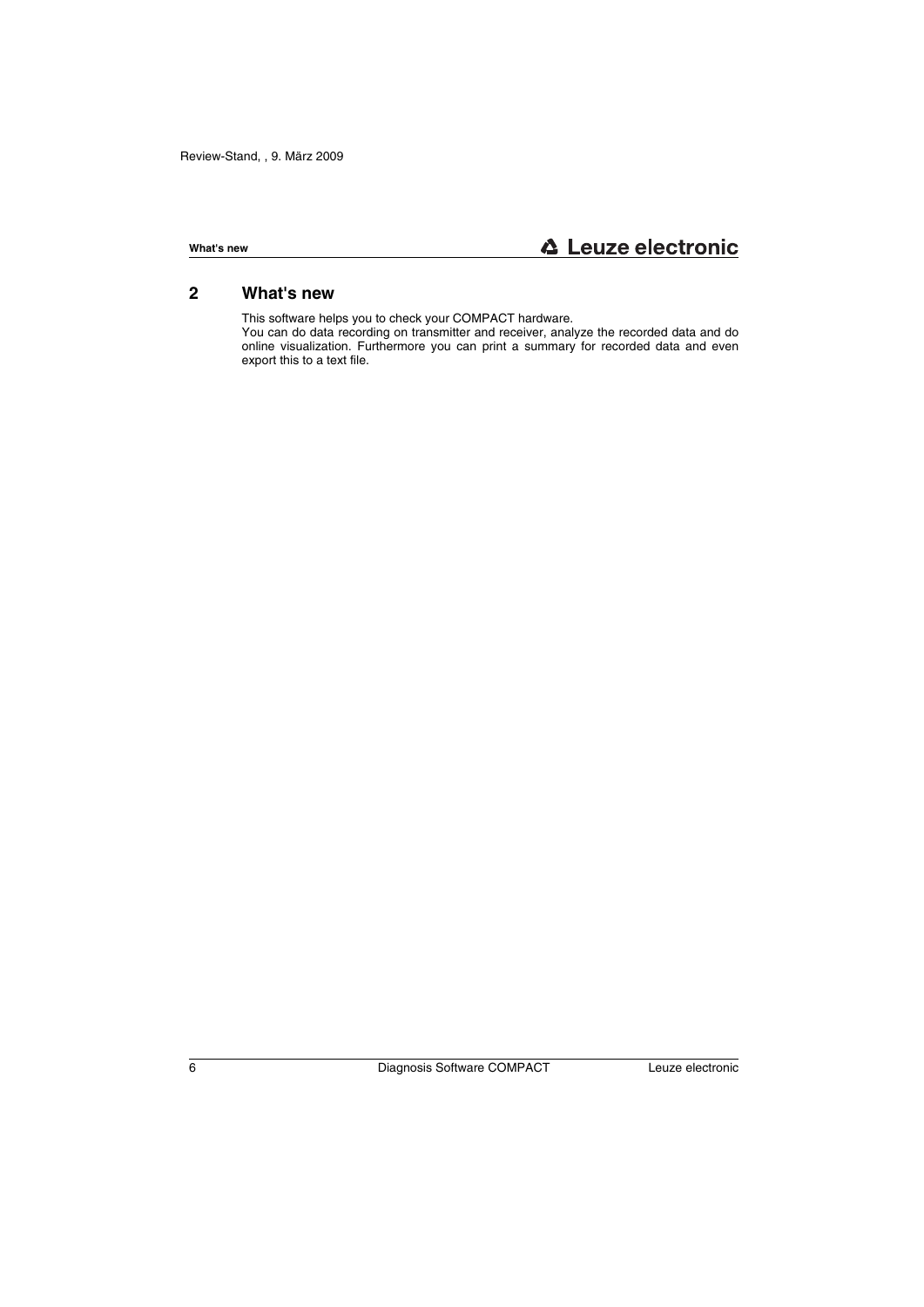## **3 Setup and Installation**

In order to use this Program you must the following hardware and software:

- a IBM PC or 100% compatible with 4 MB RAM or more (8 MB for Windows 3.x and 16 MB for
	- Windows 95 recommended)
- a Intel™ 486 processor with 33 MHz clock speed or higher (a Pentium™ with 75 MHz recommended)
- a Hard disk with at least 5 MB free space
- a free COM port with 16550 UART (FIFO)
- Microsoft™ Windows™ 3.1 or higher
- a VGA graphic card with at least 640\*480 pixels resolution (800\*600 recommended)
- To install this software insert disk 1 in your floppy disk drive and
- with Windows™ 3.x or Windows NT™ 3.5x choose Run from the program manager's file menu and enter

A:\setup.exe (replace A:\ with the letter of your FDD)

– with Windows™ 95 or Windows NT™ 4.x press the Start button, choose Run and enter A:\setup.exe (replace A:\ with the letter of your FDD)

The setup process is quite simple. You only have to enter the path where to install this program.

After the setup program has finished, double click the Icon COMPACT from the COMPACT program group.

To setup the hardware please follow the instructions delivered with your COMPACT hardware.

The next step is to set the COM port in the Options menu.

That's it!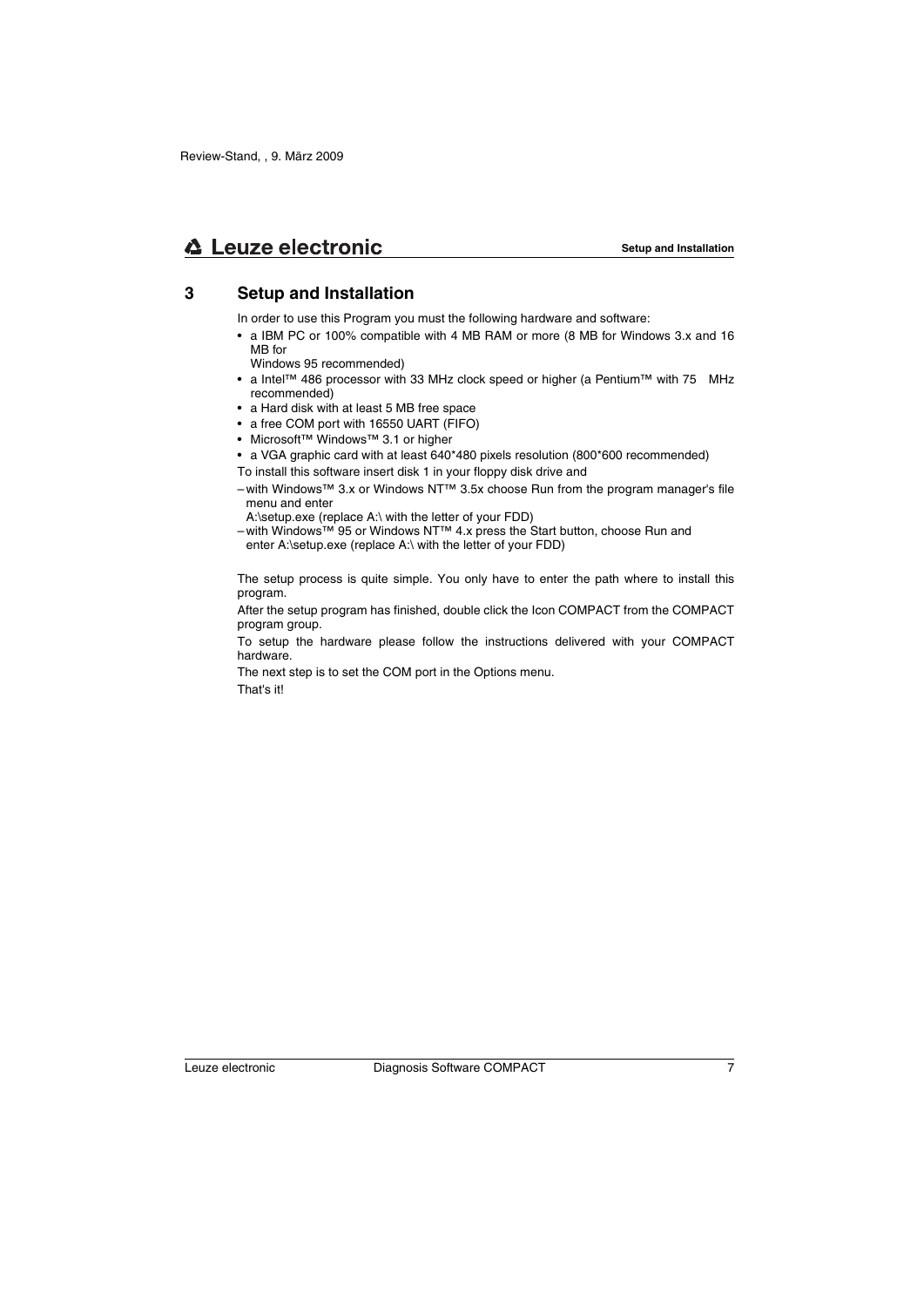## **4 File menu commands**

The **File** menu offers the following commands:

| Open log file   | Opens an existing log file in text mode. Shortcut: $Ctrl + O$ |
|-----------------|---------------------------------------------------------------|
| Print log file  | Prints an log file. Shortcut: Ctrl + P                        |
| Print setup     | Selects a printer and printer connection.                     |
| Export log file | Saves an opened log file in plain text. Shortcut: $Ctrl + S$  |
| Exit            | Exits COMPACT diagnosis.                                      |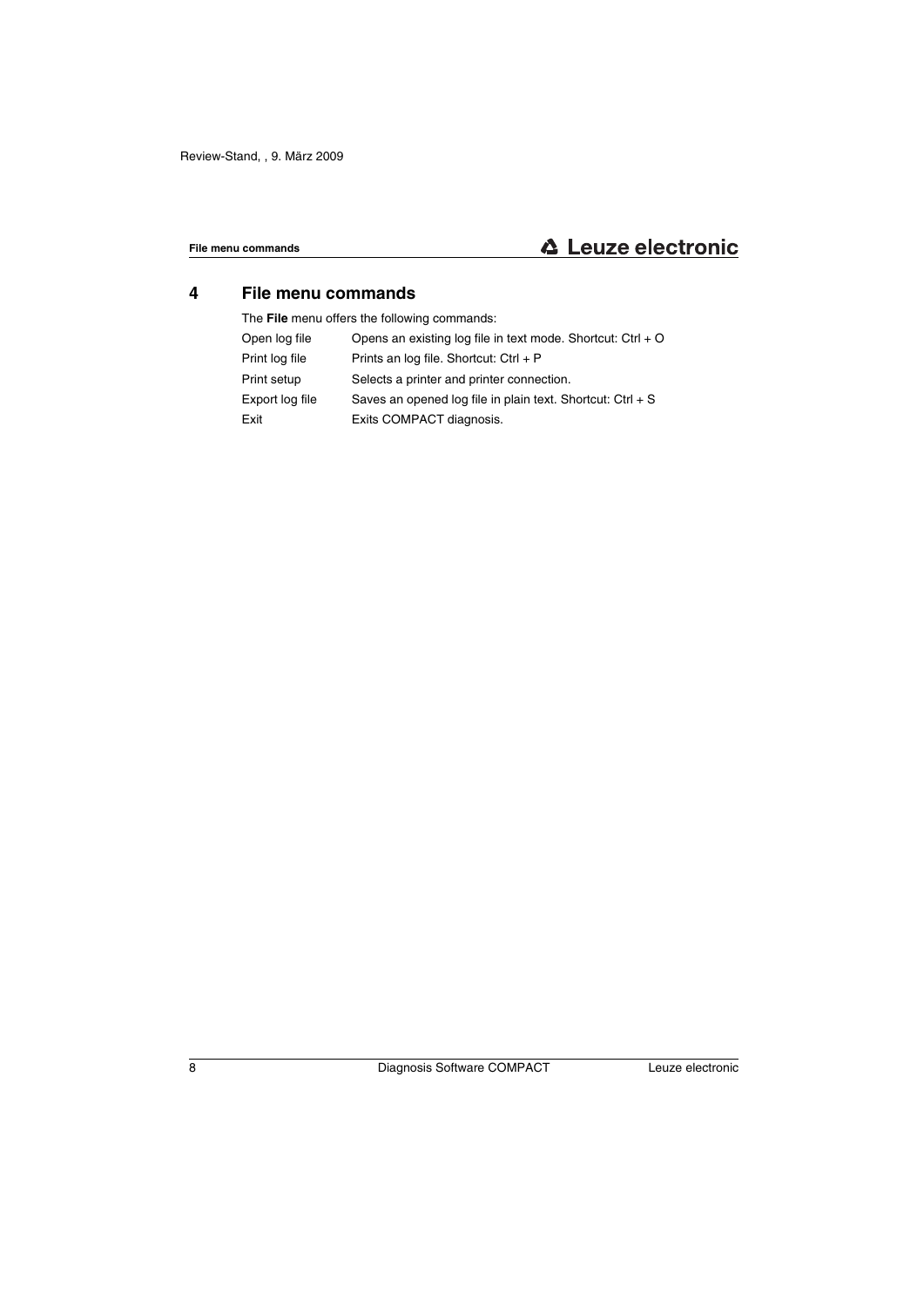## **5 View menu commands**

The **View** menu offers the following commands:

Toolbar Shows or hides the toolbar. Status Bar Shows or hides the status bar. Graphic/Text Toggles between graphic and text mode. Note that in graphic mode the menu item is **Text** and vice versa.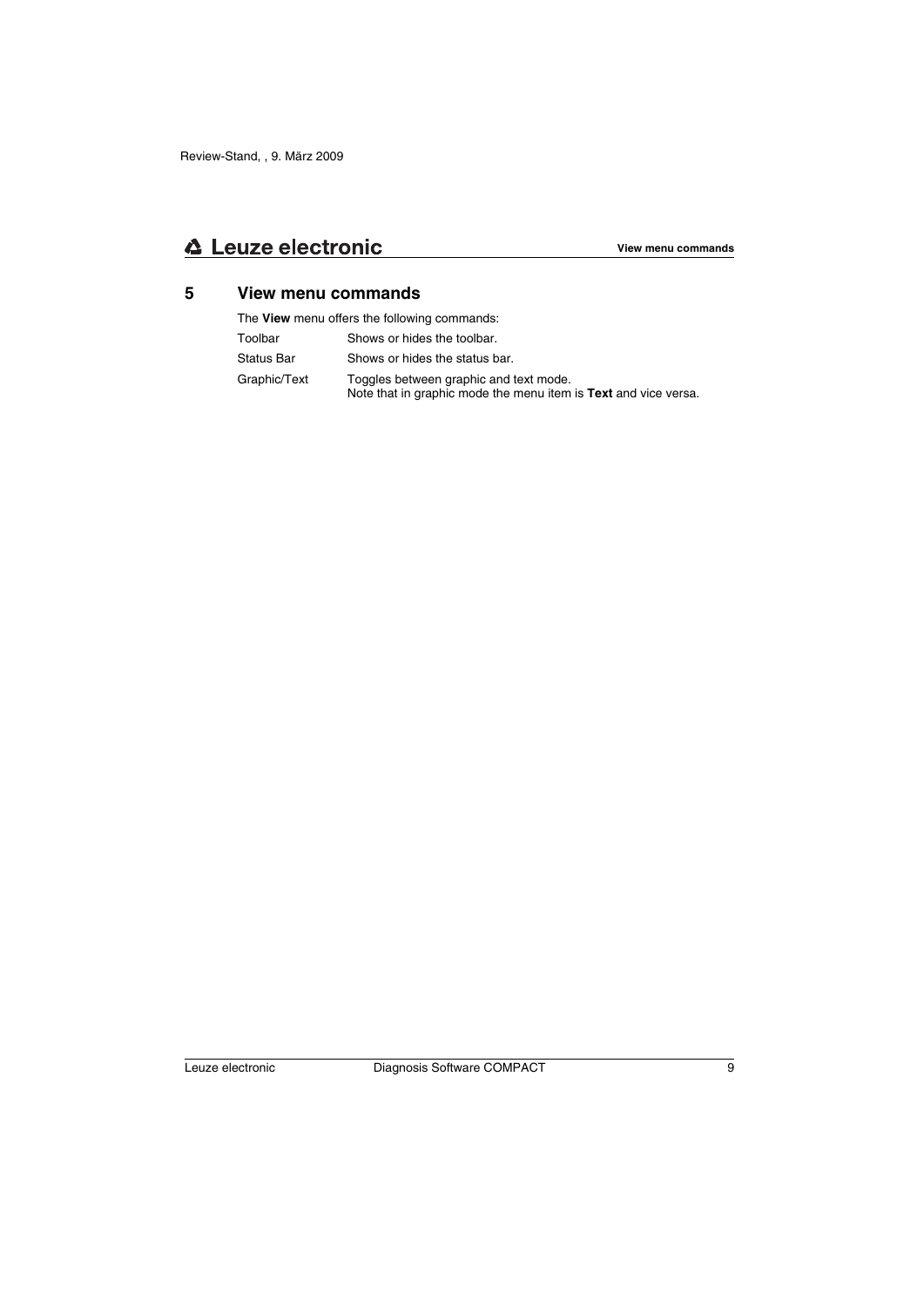## **6 Help menu commands**

The **Help** menu offers the following commands, which provide you assistance with this application:

- Index Offers you an index to topics on which you can get help.
- Using Help Provides general instructions on using help.
- About Displays the version number of this application.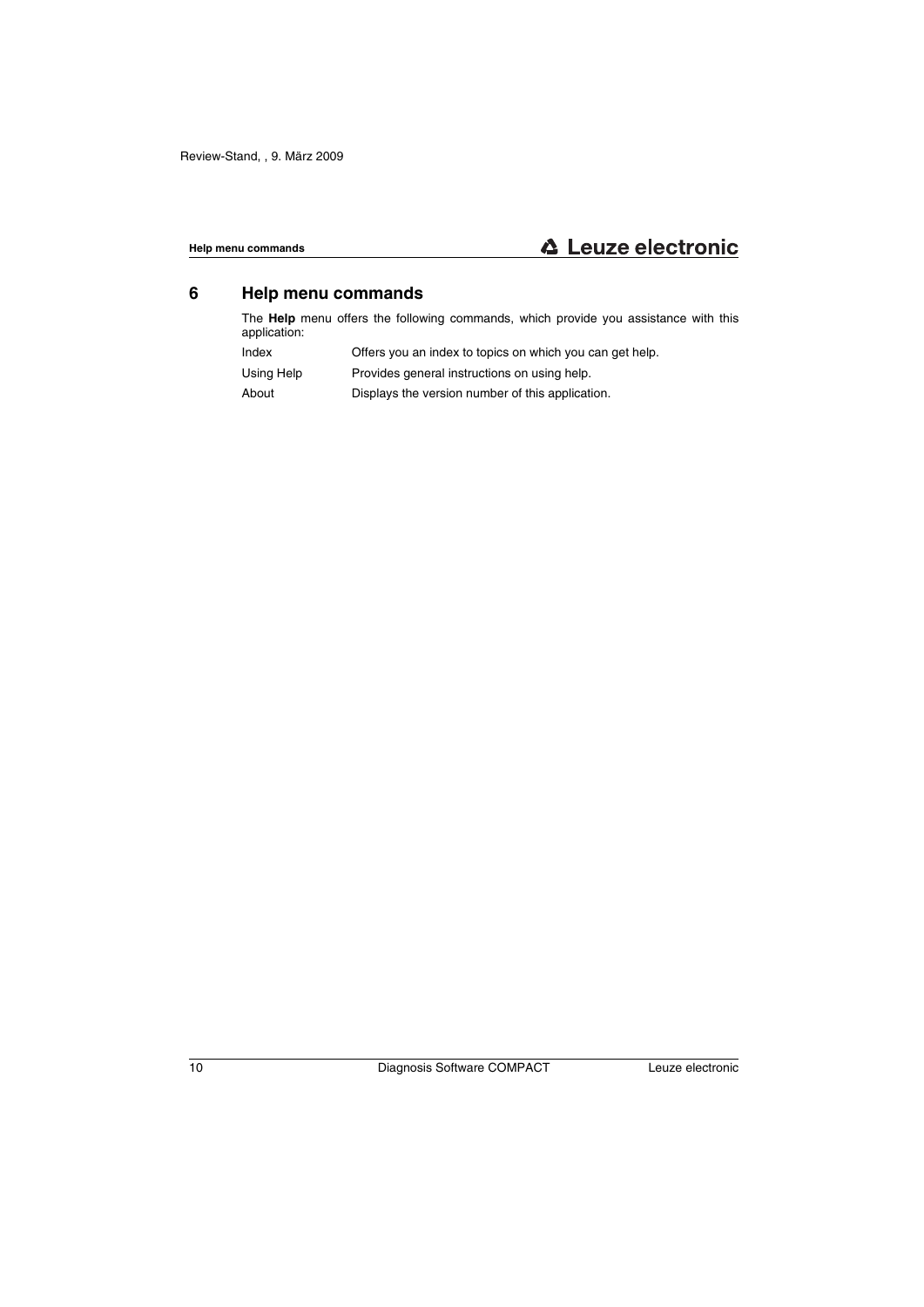## **7 Command File menu**

## **7.1 Open log file (File menu)**

Use this command to open an existing log file. The log file is parsed and a summary information is generated.

You can create new documents with the show messages command.

#### **Shortcuts**

Toolbar: Keys:



## **7.2 File Open dialog box**

The following options allow you to specify which file to open:

### **File Name**

Type or select the filename you want to open. This box lists files with the extension you select in the List Files of Type box.

#### **List Files of Type**

Select the type of file you want to open:

- Transmitter log files (\*.lct)
- Receiver log files (\*.lcr)

#### **Drives**

Select the drive in which COMPACT diagnosis stores the file that you want to open.

#### **Directories**

Select the directory in which COMPACT diagnosis stores the file that you want to open.

#### **Network...**

Choose this button to connect to a network location, assigning it a new drive letter.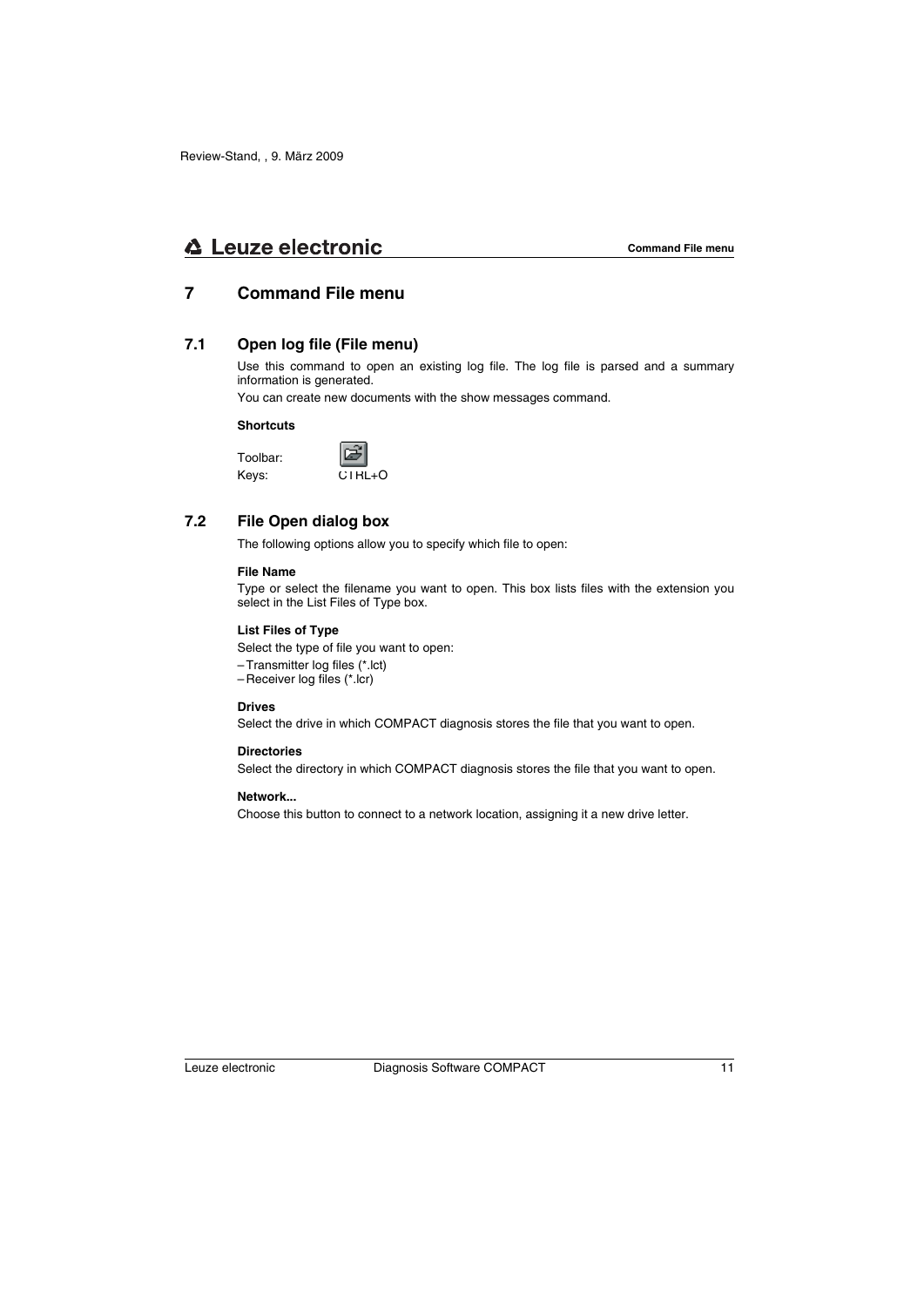## **8 Export log file command (File menu)**

Use this command to export the active log file to plain text. When you save a log file, COMPACT diagnosis displays the Report information dialog.

#### **Shortcuts**

Toolbar: Keys: CTRL+S

## **8.1 File Save As dialog box**

The following options allow you to specify the name and location of the file you're about to save:

#### **File Name**

Type a new filename to save a document with a different name. A filename can contain up to eight characters and an extension of up to three characters. COMPACT diagnosis adds the extension you specify in the Save File As Type box.

#### **Drives**

Select the drive in which you want to store the document.

#### **Directories**

Select the directory in which you want to store the document.

#### **Network...**

Choose this button to connect to a network location, assigning it a new drive letter.

## **8.2 1, 2, 3, 4 command (File menu)**

Use the numbers and filenames listed at the bottom of the File menu to open the last four documents you closed. Choose the number that corresponds with the document you want to open.

## **8.3 Exit command (File menu)**

Use this command to end your COMPACT diagnosis session.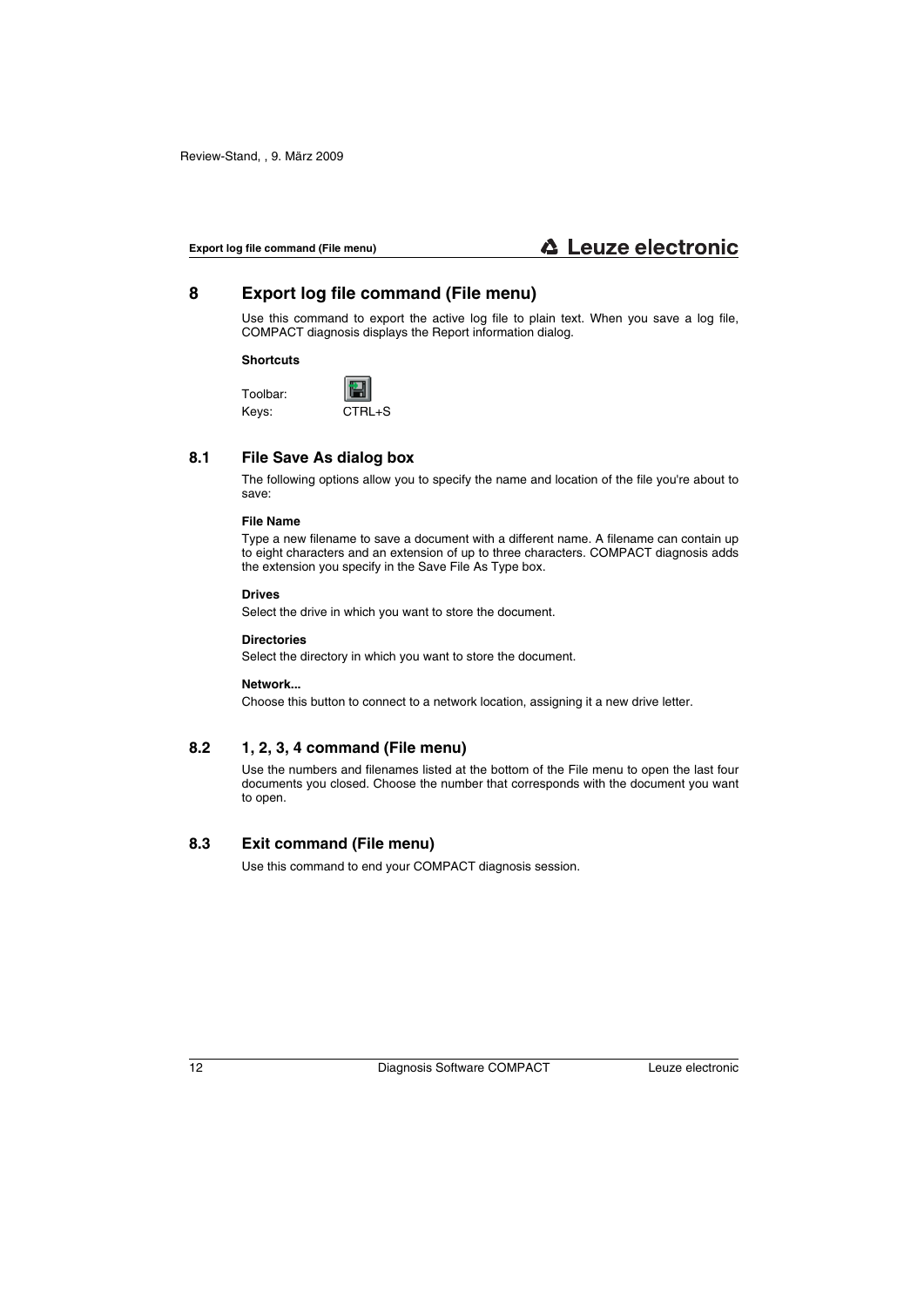#### **Shortcuts**

Mouse: Double-click the application's Control menu button.



Keys: ALT+F4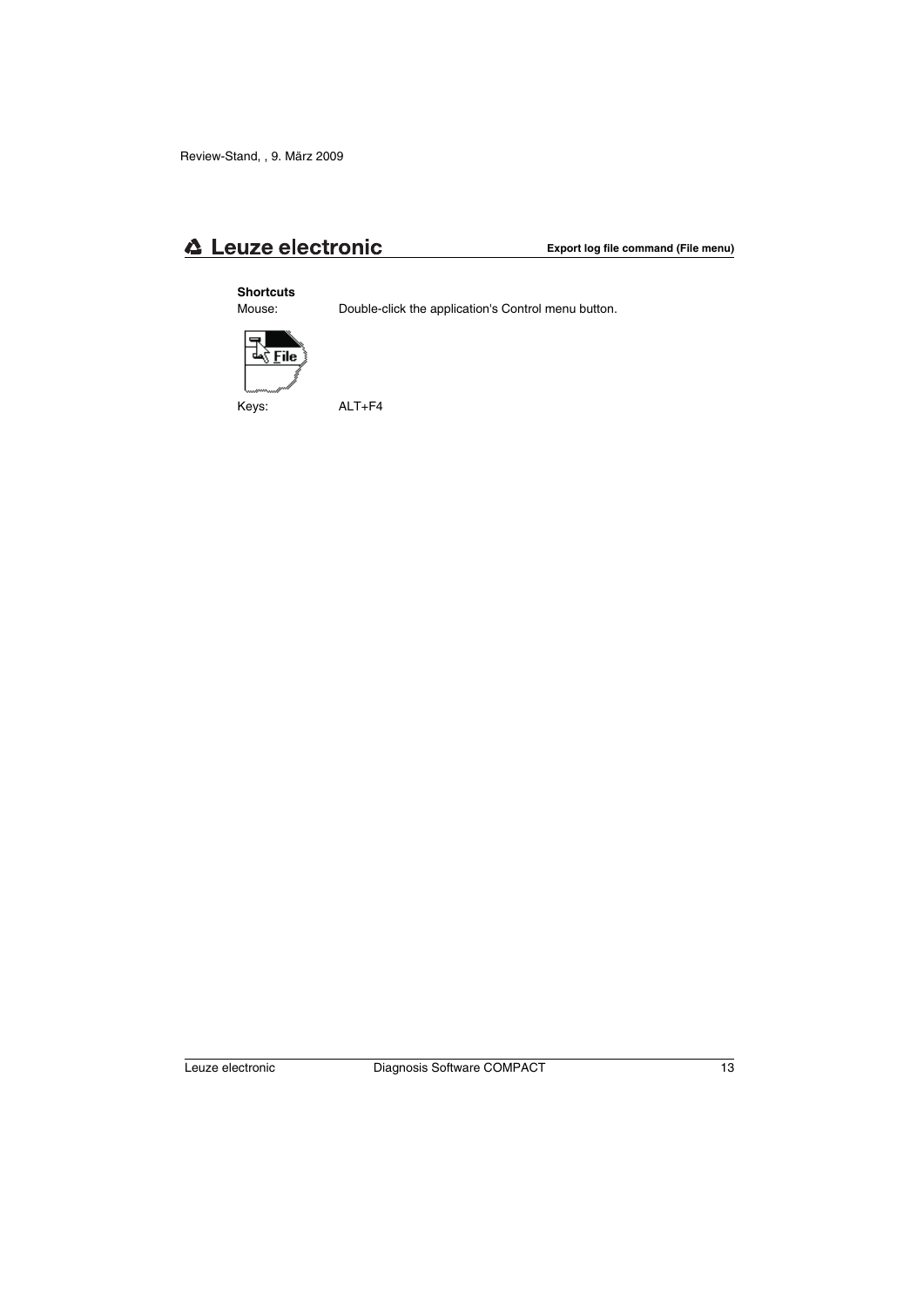## **9 Command view menu**

## **9.1 Toolbar command (View menu)**

Use this command to display and hide the Toolbar, which includes buttons for some of the most common commands in COMPACT diagnosis, such as **File Open**. A check mark appears next to the menu item when the Toolbar is displayed. See Toolbar for help on using the toolbar.

### **9.2 Toolbar**



The toolbar is displayed across the top of the application window, below the menu bar. The toolbar provides quick mouse access to many tools used in COMPACT diagnosis, To hide or display the Toolbar, choose Toolbar from the View menu (ALT, V, T).

#### **Click To**



Open an existing log file. COMPACT diagnosis displays the Open dialog box, in which you can locate and open the desired file.



Save the active log file as text and prompts for a filename



Print the active log file.



Starts or stops the online visualization.

## **9.3 Status Bar command (View menu)**

Use this command to display and hide the Status Bar, which describes the action to be executed by the selected menu item or depressed toolbar button, and keyboard latch state. A check mark appears next to the menu item when the Status Bar is displayed. See Status Bar for help on using the status bar.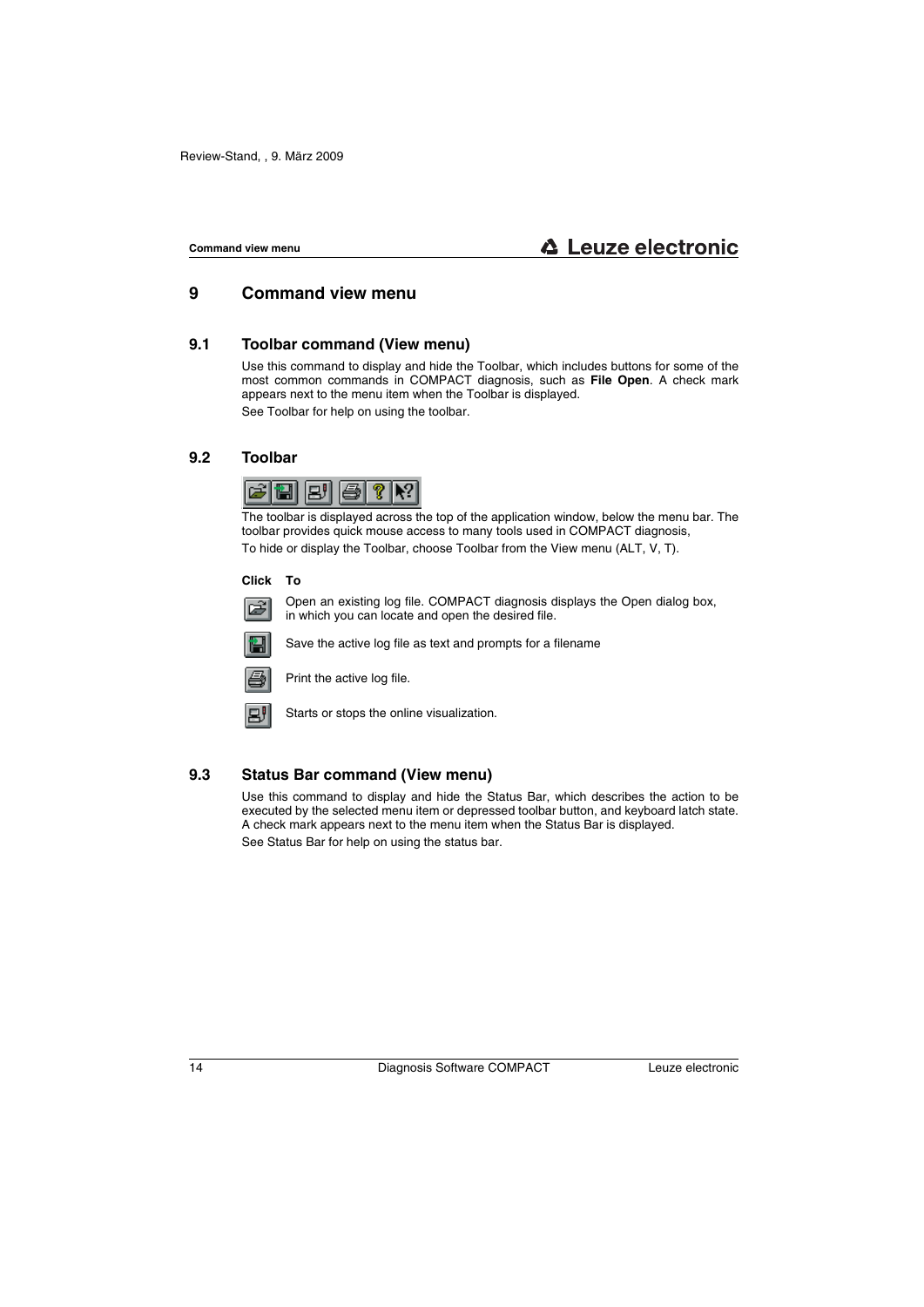## **9.4 Status Bar**

The status bar is displayed at the bottom of the COMPACT diagnosis window. To display or hide the status bar, use the **Status Bar** command in the View menu.

The left area of the status bar describes actions of menu items as you use the arrow keys to navigate through menus. This area similarly shows messages that describe the actions of toolbar buttons as you depress them, before releasing them. If after viewing the description of the toolbar button command you wish not to execute the command, then release the mouse button while the pointer is off the toolbar button.

The right areas of the status bar indicate which of the following keys are latched down:

| <b>Indicator</b> | <b>Description</b>                   |
|------------------|--------------------------------------|
| CAP              | The Caps Lock key is latched down.   |
| <b>NUM</b>       | The Num Lock key is latched down.    |
| <b>SCRL</b>      | The Scroll Lock key is latched down. |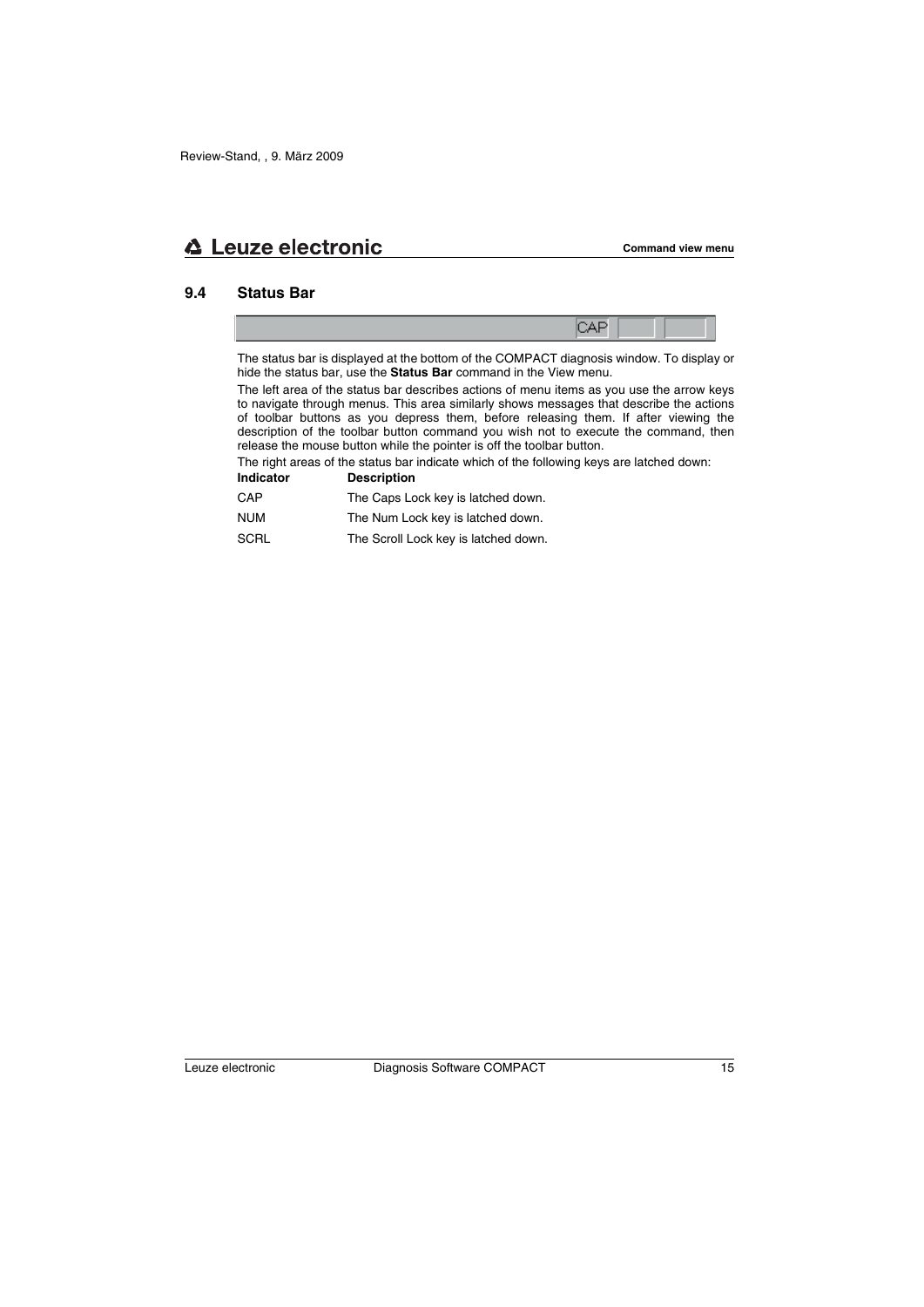## **10 Command help menu**

## **10.1 Index command (Help menu)**

Use this command to display the opening screen of Help. From the opening screen, you can jump to step-by-step instructions for using COMPACT diagnosis and various types of reference information.

Once you open Help, you can click the **Contents** button whenever you want to return to the opening screen.

## **10.2 Using Help command (Help menu)**

Use this command for instructions about using Help.

### **10.3 About command (Help menu)**

Use this command to display the copyright notice and version number of your copy of COMPACT diagnosis.

## **10.4 Context Help command**



Use the Context Help command to obtain help on some portion of COMPACT diagnosis. When you choose the Toolbar's Context Help button, the mouse pointer will change to an arrow and question mark. Then click somewhere in the COMPACT diagnosis window, such as another Toolbar button. The Help topic will be shown for the item you clicked.

#### **Shortcut**

Keys: SHIFT+F1

## **10.5 Title Bar**

The title bar is located along the top of a window. It contains the name of the application and log file or the current mode.

To move the window, drag the title bar. Note: You can also move dialog boxes by dragging their title bars.

A title bar may contain the following elements:

- Application Control-menu button
- Document Control-menu button
- Maximize button
- Minimize button
- Name of the application
- Name of the document
- Restore button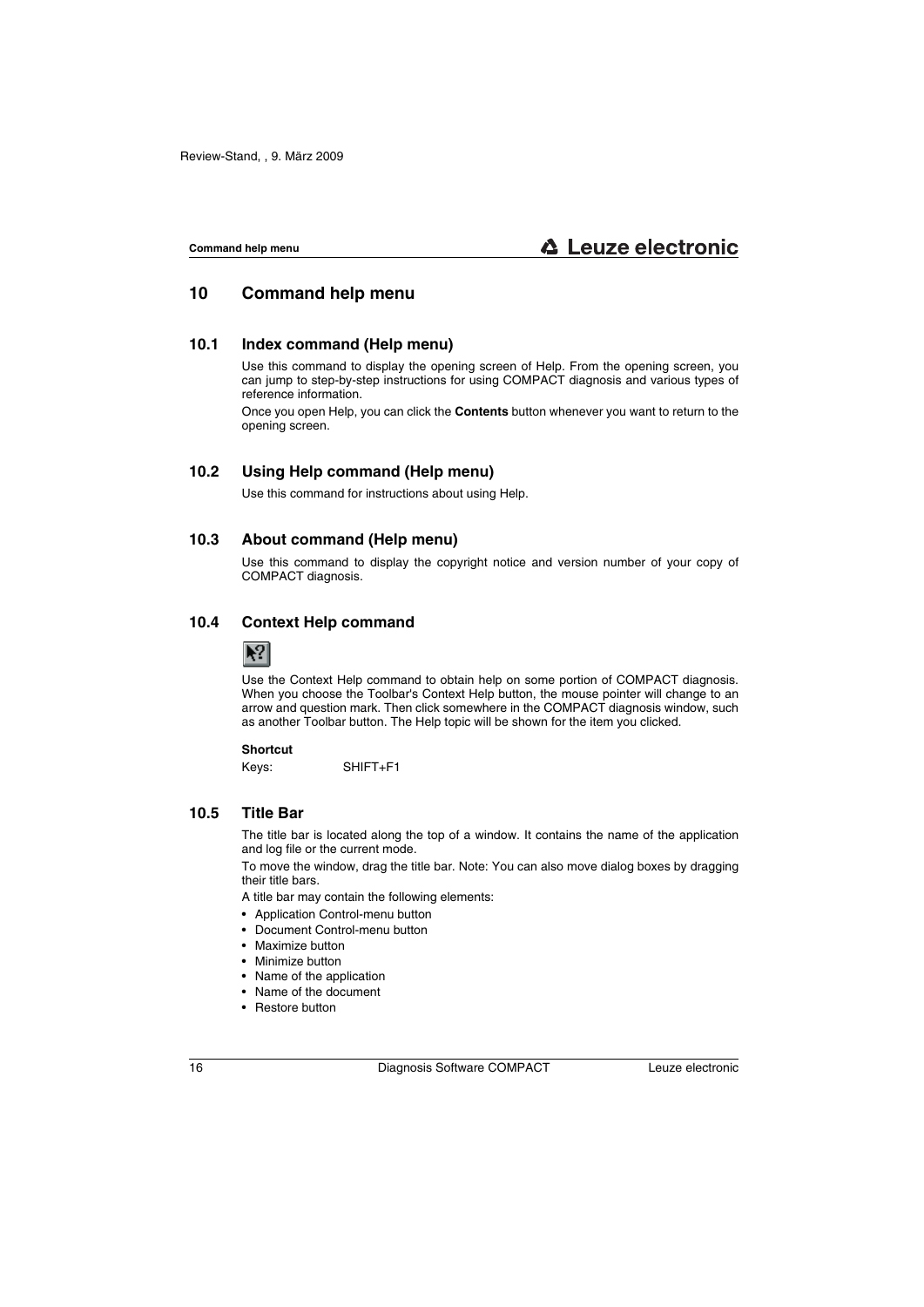## **10.6 Scroll bars**

Displayed at the right and bottom edges of the document window in text mode. The scroll boxes inside the scroll bars indicate your vertical and horizontal location in the document. You can use the mouse to scroll to other parts of the document.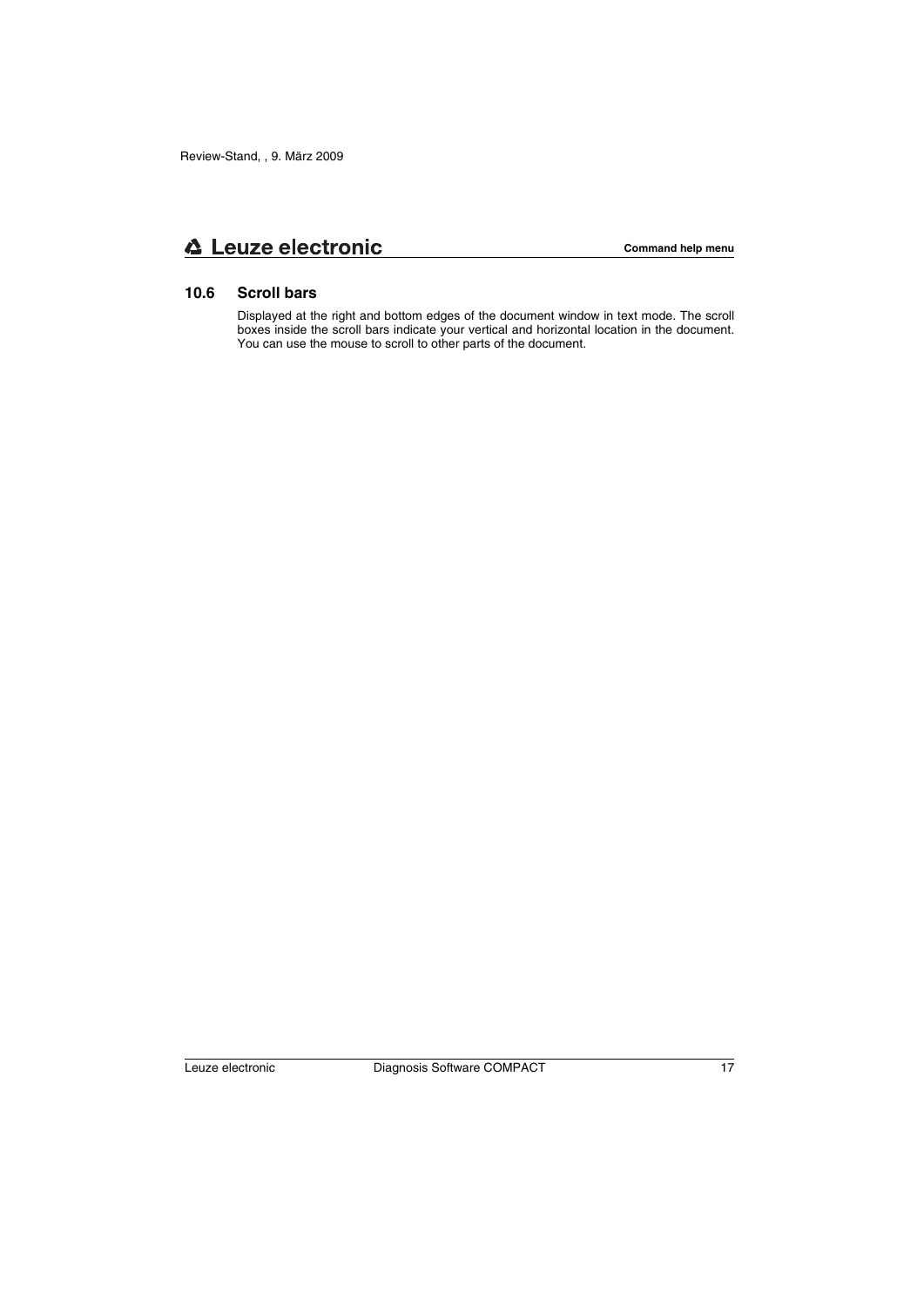## **11 Command system Menu**

## **11.1 Size command (System menu)**

Use this command to display a four-headed arrow so you can size the active window with the arrow keys.

$$
\mathcal{L}_{\text{SP}}^{\text{max}}
$$

After the pointer changes to the four-headed arrow:

- 1. Press one of the DIRECTION keys (left, right, up, or down arrow key) to move the pointer to the border you want to move.
- 2. Press a DIRECTION key to move the border.
- 3. Press ENTER when the window is the size you want.

Note: This command is unavailable if you maximize the window.

#### **Shortcut**

Mouse: Drag the size bars at the corners or edges of the window.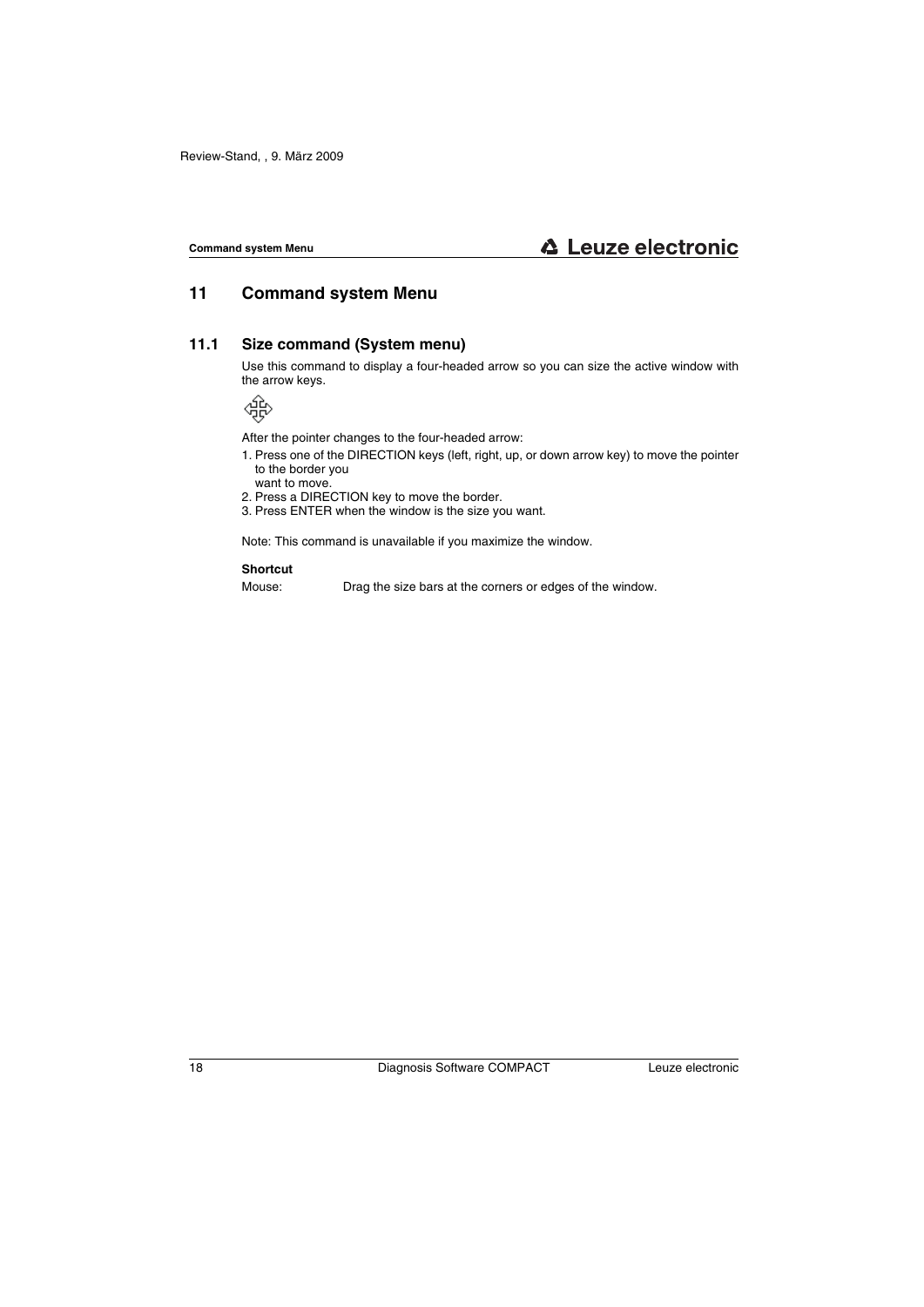## **△ Leuze electronic**

## **11.2 Move command (Control menu)**

Use this command to display a four-headed arrow so you can move the active window or dialog box with the arrow keys.

Æ

Note: This command is unavailable if you maximize the window.

#### **Shortcut**

Keys: CTRL+F7

## **11.3Minimize command (application Control menu)**

Use this command to reduce the COMPACT diagnosis> window to an icon.

#### **Shortcut**

| Mouse: | Click the minimize icon $\ \bullet\ $ on the title bar. |  |
|--------|---------------------------------------------------------|--|
| Keys:  | $ALT + F9$                                              |  |

## **11.4Maximize command (System menu)**

Use this command to enlarge the active window to fill the available space.

#### **Shortcut**

Mouse: Click the maximize icon  $\|\cdot\|$  on the title bar; or double-click the title bar. Keys: CTRL+F10 enlarges a document window.

## **11.5Close command (Control menus)**

Use this command to close the active window or dialog box.

Double-clicking a Control-menu box is the same as choosing the Close command.



**Shortcuts**

Keys: ALT+F4 closes the COMPACT window or dialog box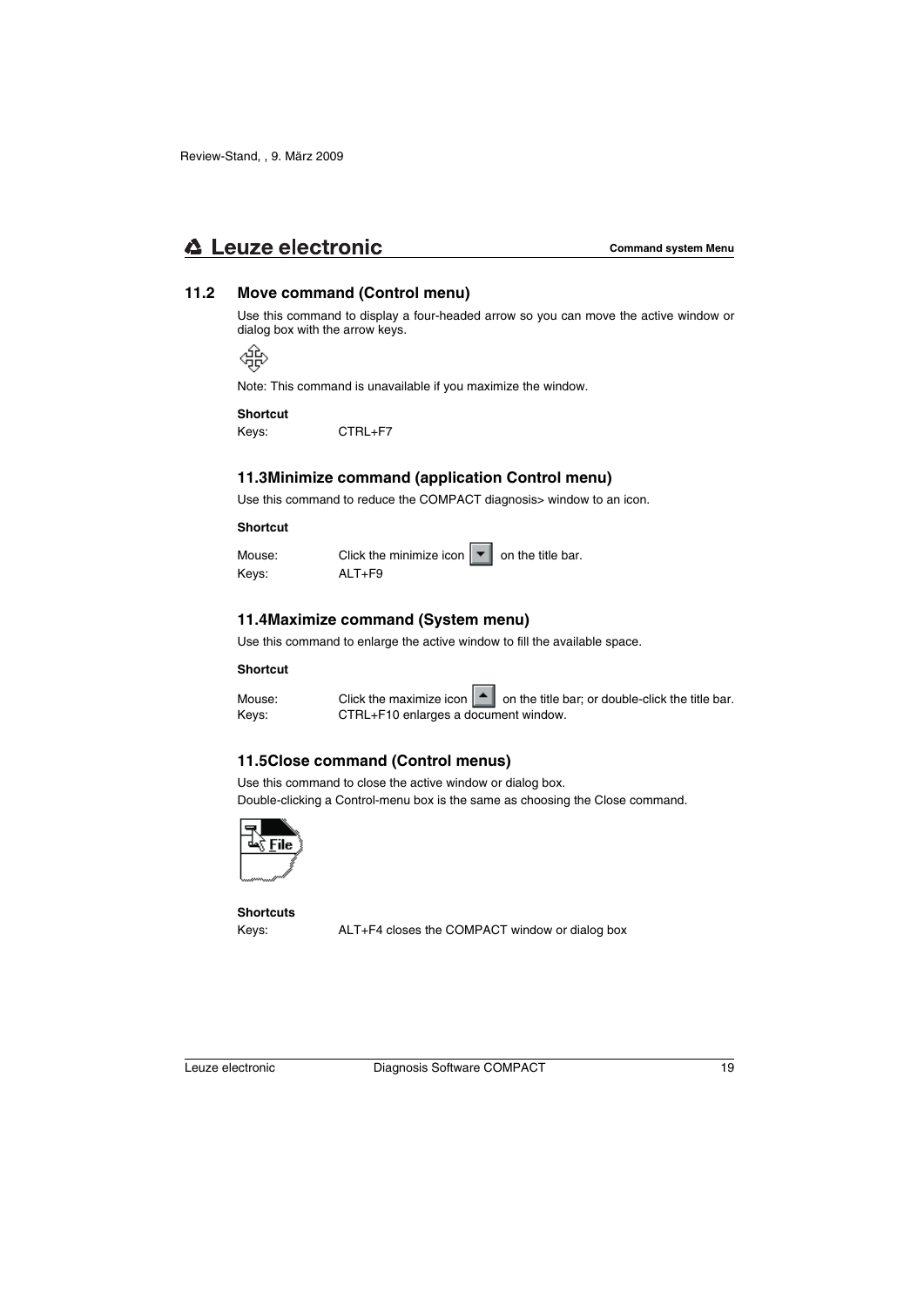## **11.6 Restore command (Control menu)**

Use this command to return the active window to its size and position before you chose the Maximize or Minimize command.

## **11.7 Switch to command (application Control menu)**

Use this command to display a list of all open applications. Use this "Task List" to switch to or close an application on the list.

#### **Shortcut**

Keys: CTRL+ESC

#### **Dialog Box Options**

When you choose the Switch To command, you will be presented with a dialog box with the following options:

#### **Task List**

Select the application you want to switch to or close.

#### **Switch To**

Makes the selected application active.

#### **End Task**

Closes the selected application.

**Cancel** Closes the Task List box.

#### **Cascade**

Arranges open applications so they overlap and you can see each title bar. This option does not affect applications reduced to icons.

#### **Tile**

Arranges open applications into windows that do not overlap. This option does not affect applications reduced to icons.

#### **Arrange Icons**

Arranges the icons of all minimized applications across the bottom of the screen.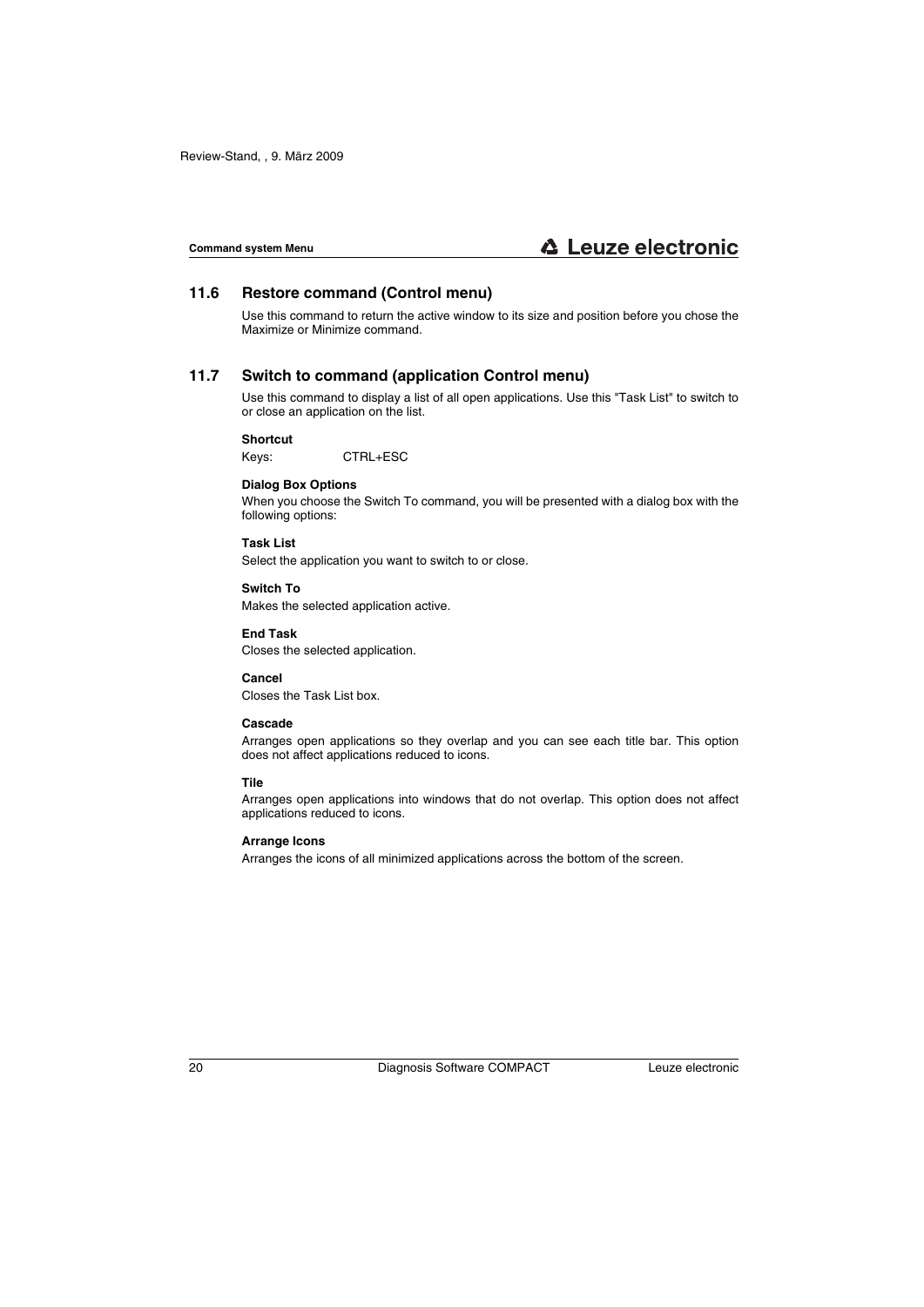## **△ Leuze electronic**

## **12 Command View Menu**

## **12.1 Graphic command (View menu)**

This command toggles between graphic and text mode.

In graphic mode you can visualize data received by the receiver, record transmitter or receiver data to a log file and analyze a log file.

The text mode gives summary information about a log file. You can print or export this summary as text file.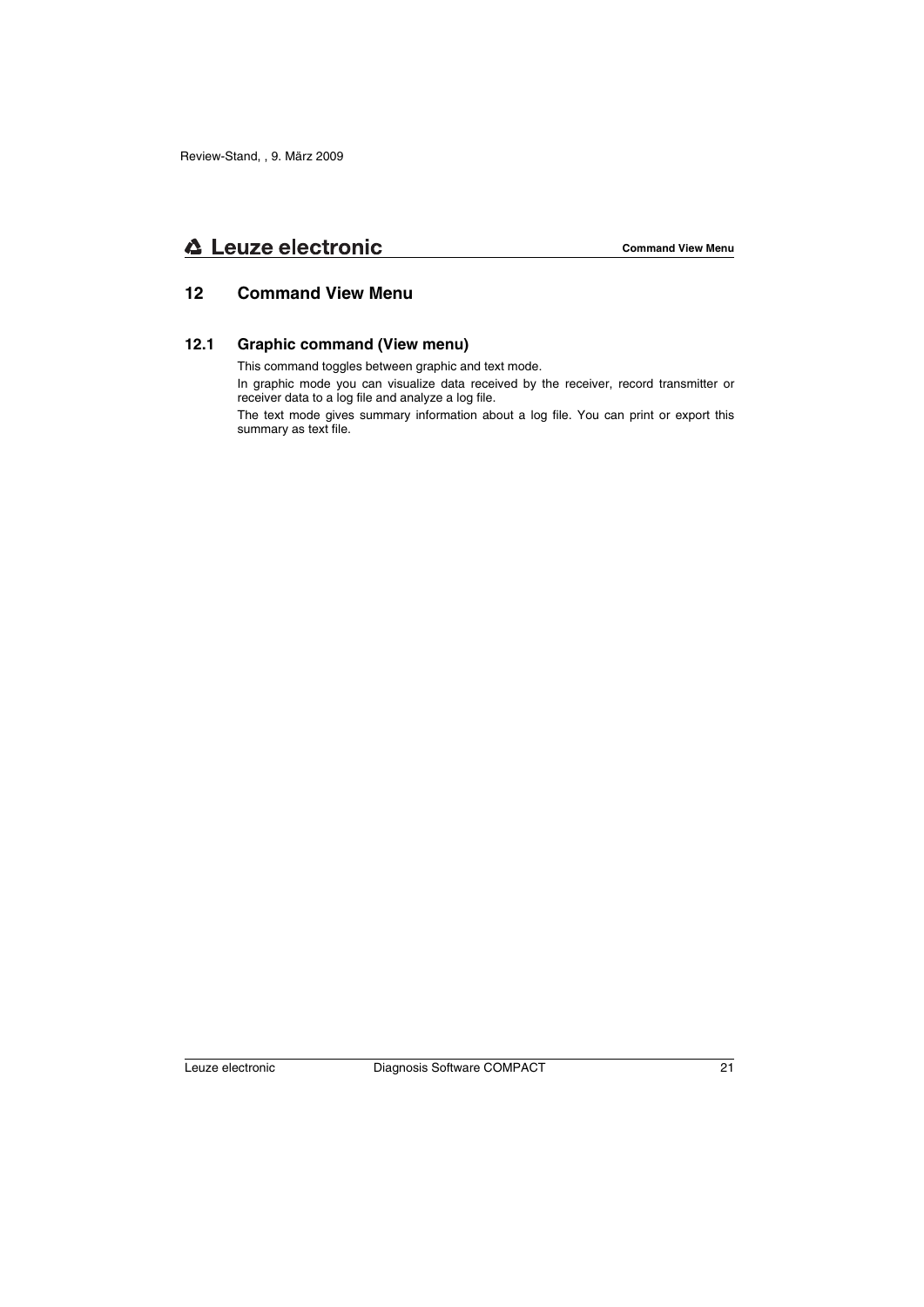## **13 Command Diagnosis Menu**

## **13.1 Generate log file (receiver diagnosis menu)**

This command shows the receiver data recording dialog.

#### **Shortcuts**

Keys: F5

## **13.2Analyze log file command (receiver diagnosis menu)**

This command shows the analyze log file dialog. Choose this command to analyze a transmitter log file.

#### **Shortcuts**

Keys: SHIFT+F5

## **13.3Analyze log file dialog**

| Analyze receiver log                                                                                           |                                                                     | $\vert x \vert$                      |
|----------------------------------------------------------------------------------------------------------------|---------------------------------------------------------------------|--------------------------------------|
| -Data<br>Time:<br>04/29/97 21:56:06 Log startet:<br>Status:<br>68<br>Number of beams:<br>24<br><b>Channel:</b> | 04/29/97 21:56:05<br>Output state:<br>Receiver<br>n<br>Double Scan: | Cancel<br><br>Browse.<br><b>Help</b> |
| no Error number:<br>Error:                                                                                     | <b>Error location:</b><br>$\bf{0}$<br>0                             |                                      |
| <b>Frror text</b>                                                                                              |                                                                     | Zoom                                 |
|                                                                                                                |                                                                     |                                      |
|                                                                                                                |                                                                     | 1 of 7                               |
| File:<br>C:\COMPACT\RECEIV.LCR                                                                                 |                                                                     |                                      |

With this dialog you can analyze a log file recorded with the receiver data recording dialog. If the default log file receiver.lcr exists it is initially displayed. To choose a different log file click the button **Browse**.

Use the scroll bar to position the error you are interested in.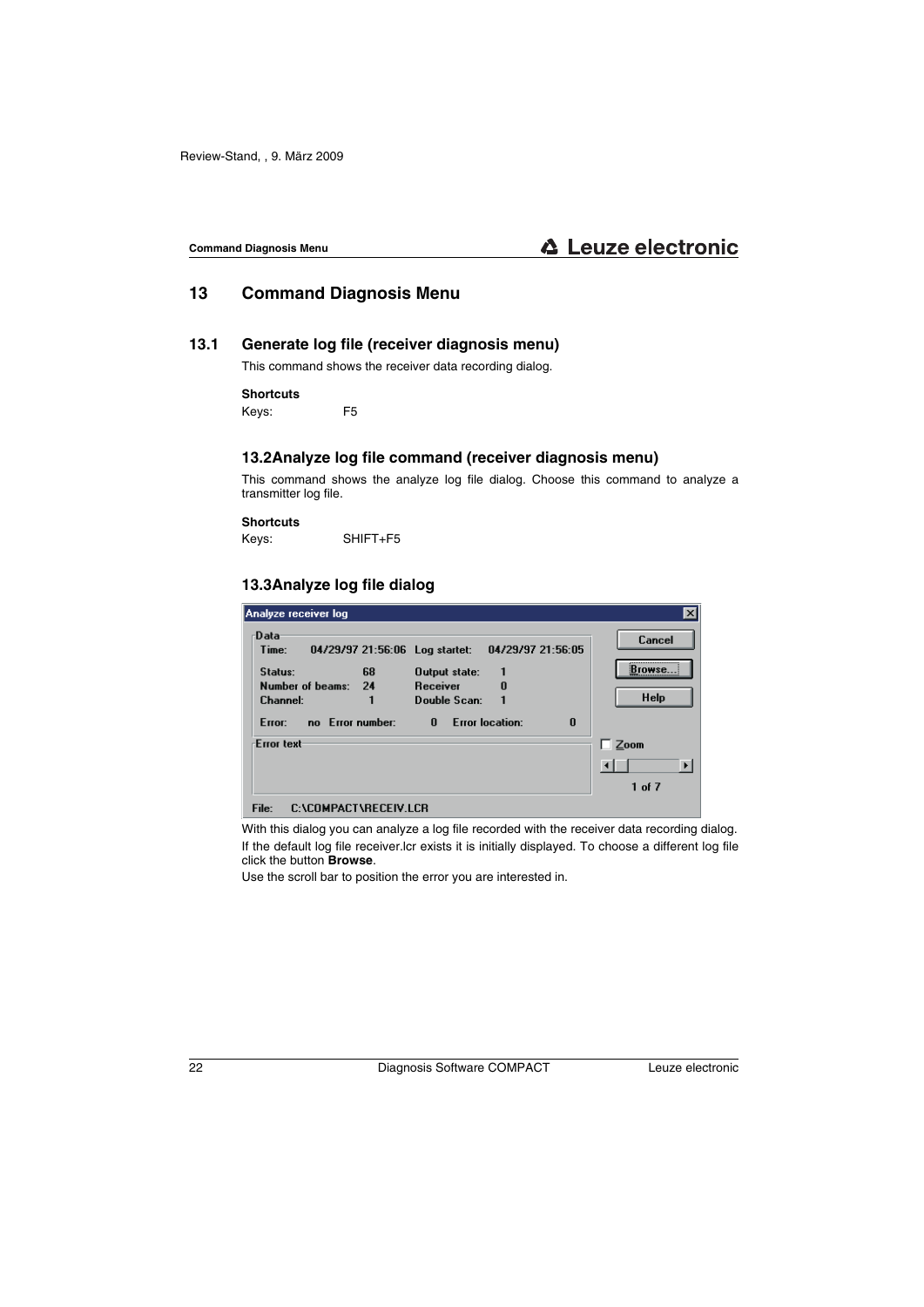## **13.4 Logging options dialog**

| Logging options                                                                                                                                                                                                                                                                                               |             |
|---------------------------------------------------------------------------------------------------------------------------------------------------------------------------------------------------------------------------------------------------------------------------------------------------------------|-------------|
| Events to log<br>® Log <u>a</u> ll                                                                                                                                                                                                                                                                            | <b>OK</b>   |
| $\bigcirc$ Log specified                                                                                                                                                                                                                                                                                      | Cancel      |
| $\Box$ Interrupted beams                                                                                                                                                                                                                                                                                      | <b>Help</b> |
| Weak beams                                                                                                                                                                                                                                                                                                    |             |
| Event types                                                                                                                                                                                                                                                                                                   |             |
| <b>C</b> Don't log State                                                                                                                                                                                                                                                                                      |             |
| ○ <u>C</u> hange state                                                                                                                                                                                                                                                                                        |             |
| $\mathrm{C}\,$ Errors only                                                                                                                                                                                                                                                                                    |             |
| Error in connection unit (Unit 309108)<br>Error in connection unit (Unit 309108)<br>Error in controller (Unit 509106)<br>Error in controller (Unit 509106)<br>Error in controller (Unit 509106)<br>Error in controller (Unit 509106)<br>Error in controller (Unit 509106)<br>rror in oontrollor (Hait 60010C) |             |

With this dialog you can log only selected errors and/or states.

To log all errors and/or states choose the Log all radio button, to specify what to log choose **Log specified**.

To log interrupted beams check **Interrupted beams.**

To log weak beams check **Weak beams.**

If you are interested in state changes choose either **Change state** to log every state change or **Errors only** to specify which errors you are interested in. To select the errors to log select the errors in the errors list box.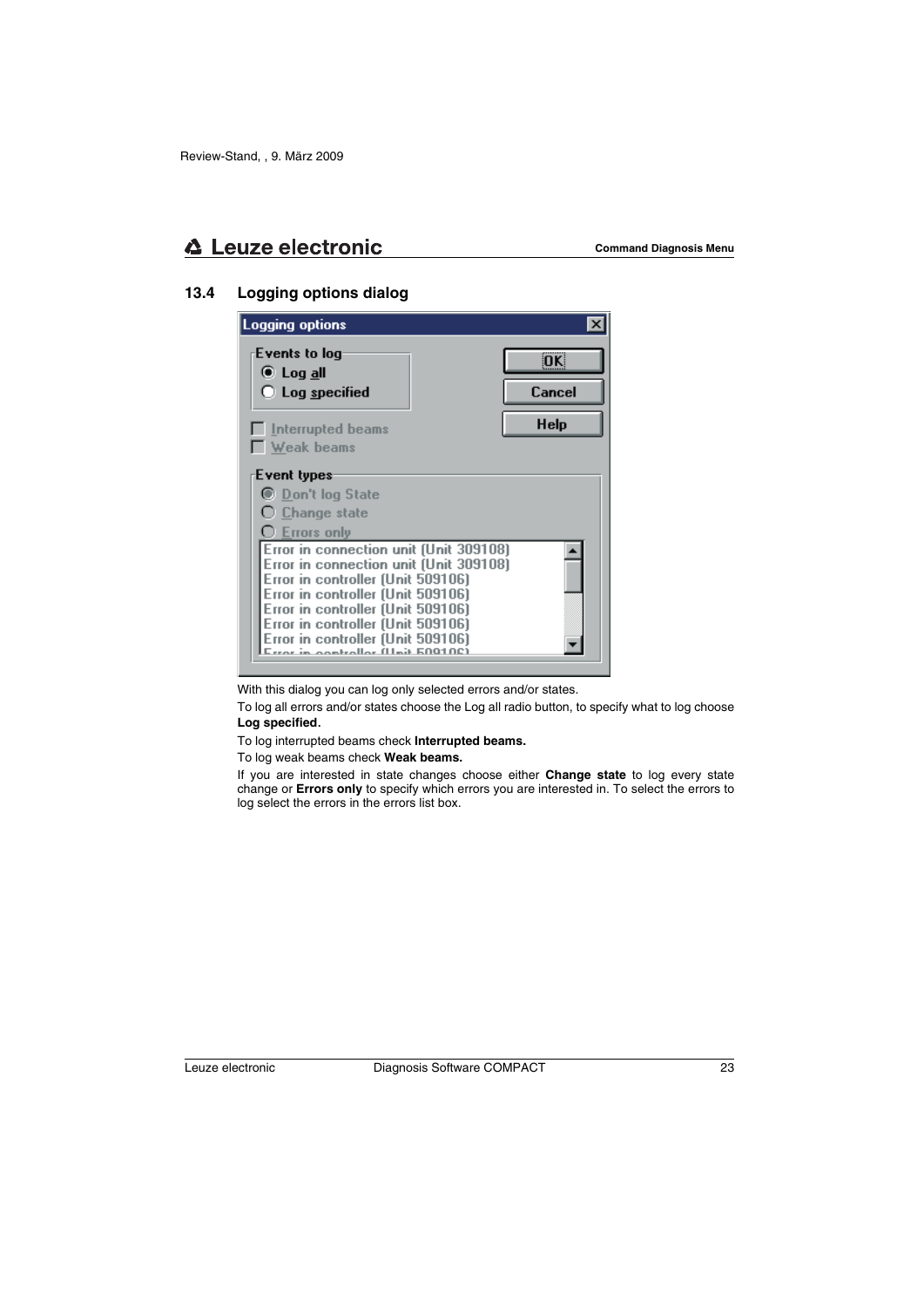## **13.5 Receiver data recording dialog**



With this dialog you can do the data recording. In the **Data group** box you can see the data as it is received from the transmitter.

To start data recording click the button **Start diagnosis.**

To write a log file check the check box **write log file.** If this check box is checked the button **Browse** is enabled and you can choose a filename and path. The default filename is **receiver.lcr.**

To record only selected errors choose the button **Options** to show the Logging options dialog.

#### **Hint:**

**waiting for copyright message...** means that you have to start data recording with switched off light curtain (no data transmission). After you have pressed Start Diagnosis start your light curtain. The first sent data is the copyright and the firmware version of your light curtain. If this data wasn't received (diagnosis is started and light curtain is already switched on), the message **waiting for copyright message...** remains on the dialog.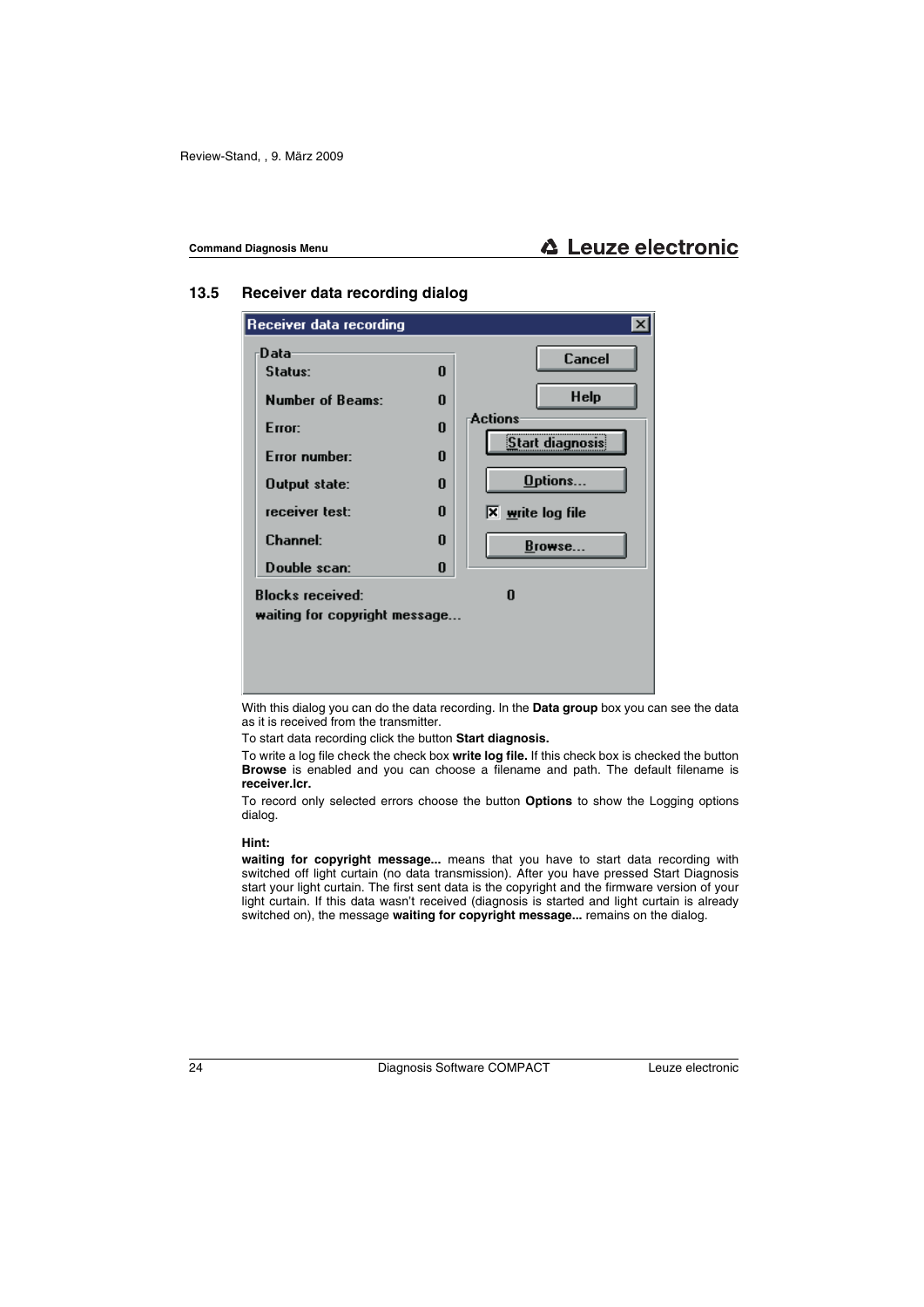## **△ Leuze electronic**

### **13.6 Receiver menu commands (Diagnosis menu)**

The Receiver menu offers the following commands:

| generate log file | Shows dialog for data recording. Shortcut: F5                        |
|-------------------|----------------------------------------------------------------------|
| analyze log file  | Shows dialog for analyzing a recorded log file. Shortcut: SHIFT+F5   |
| Visualization     | Starts or stops the on-line diagnosis of receiver data. Shortcut: F8 |

This command is enabled only in graphic mode. To enable graphic mode choose Graphic from the View menu. If this menu item is checked then the graphic mode is enabled.

## **13.7 Visualization (receiver diagnosis menu)**

This command starts or stops the on-line visualization of the COMPACT receiver. You can see the beams as graphic lines.

#### **Shortcuts**

Toolbar: Keys:

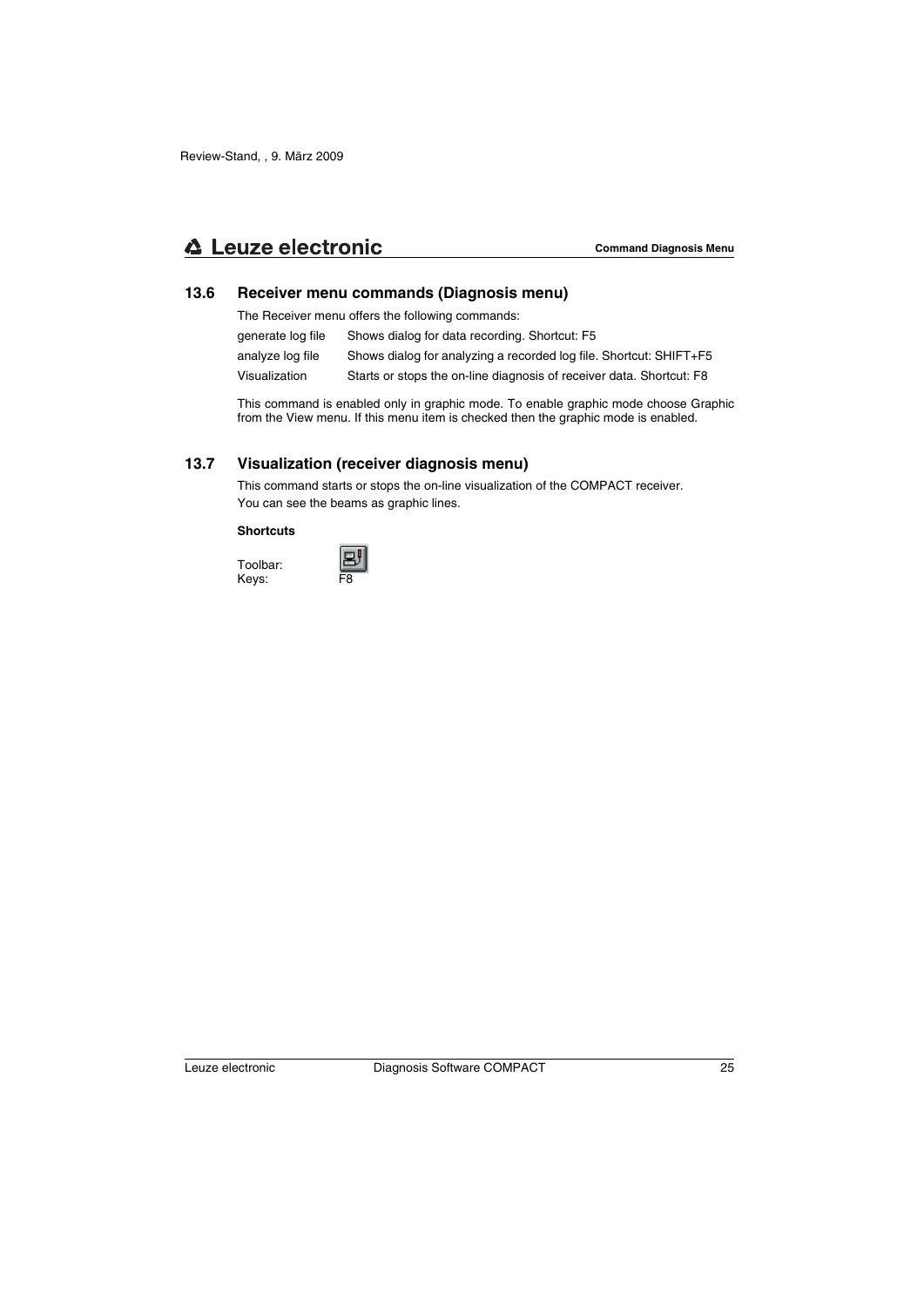## **14 Diagnosis menu commands**

The Diagnosis menu offers the following commands:

- Transmitter Shows commands for transmitter diagnosis
- Receiver Shows commands for receiver diagnosis

The commands of this menu and its submenus are enabled only if in graphic mode. To enable graphic mode choose Graphic from the View menu. If this menu item is checked then the graphic mode is enabled.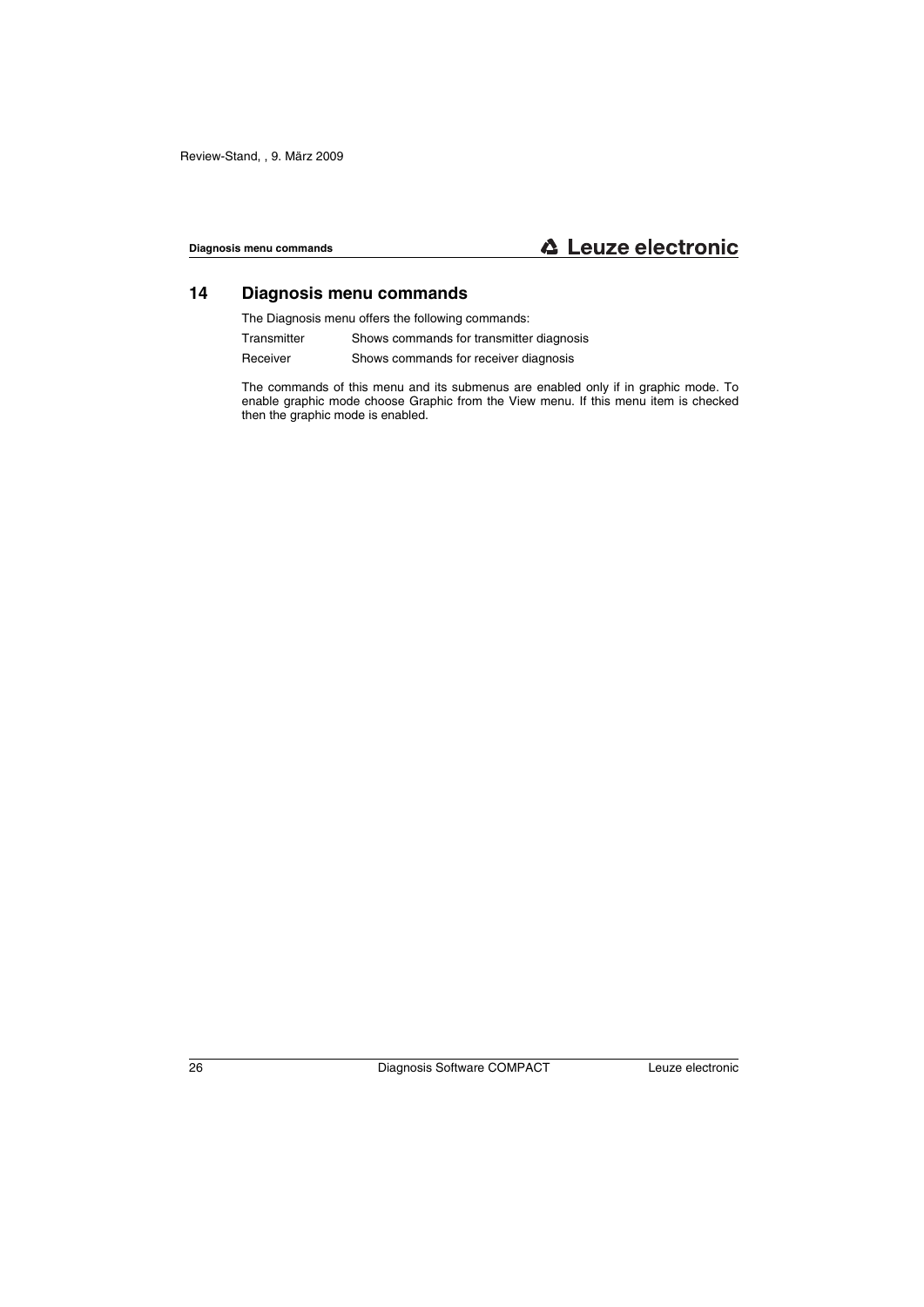## **15 Command of Options menu**

#### **Options**

The File menu offers the following commands:

- Colors Displays a dialog where you can set the colors of the on-line visualization
- Test mode Displays a dialog where you can enable a test mode for this application
- Port settings Displays a dialog where you can set the port settings that COMPACT will use for data connection

The commands of this menu and its submenus are enabled only if in graphic mode. To enable graphic mode choose Graphic from the View menu. If this menu item is checked then the graphic mode is enabled.

### **15.1 Colors (Options menu)**

This command shows the Colors dialog. With this dialog you can modify the colors of the on-line visualisation.

### **15.2 Test mode (Options menu)**

This command shows the Testmode dialog. With this dialog you can activate a test mode. In test mode the COMPACT software reads test data from a file and not from the Hardware. This allows you to explore the COMPACT diagnosis software.

## **15.3 Port settings (Options menu)**

This command shows the Port settings dialog. With this dialog you can set the serial port that COMPACT diagnosis is using.

## **15.4 Color settings dialog**

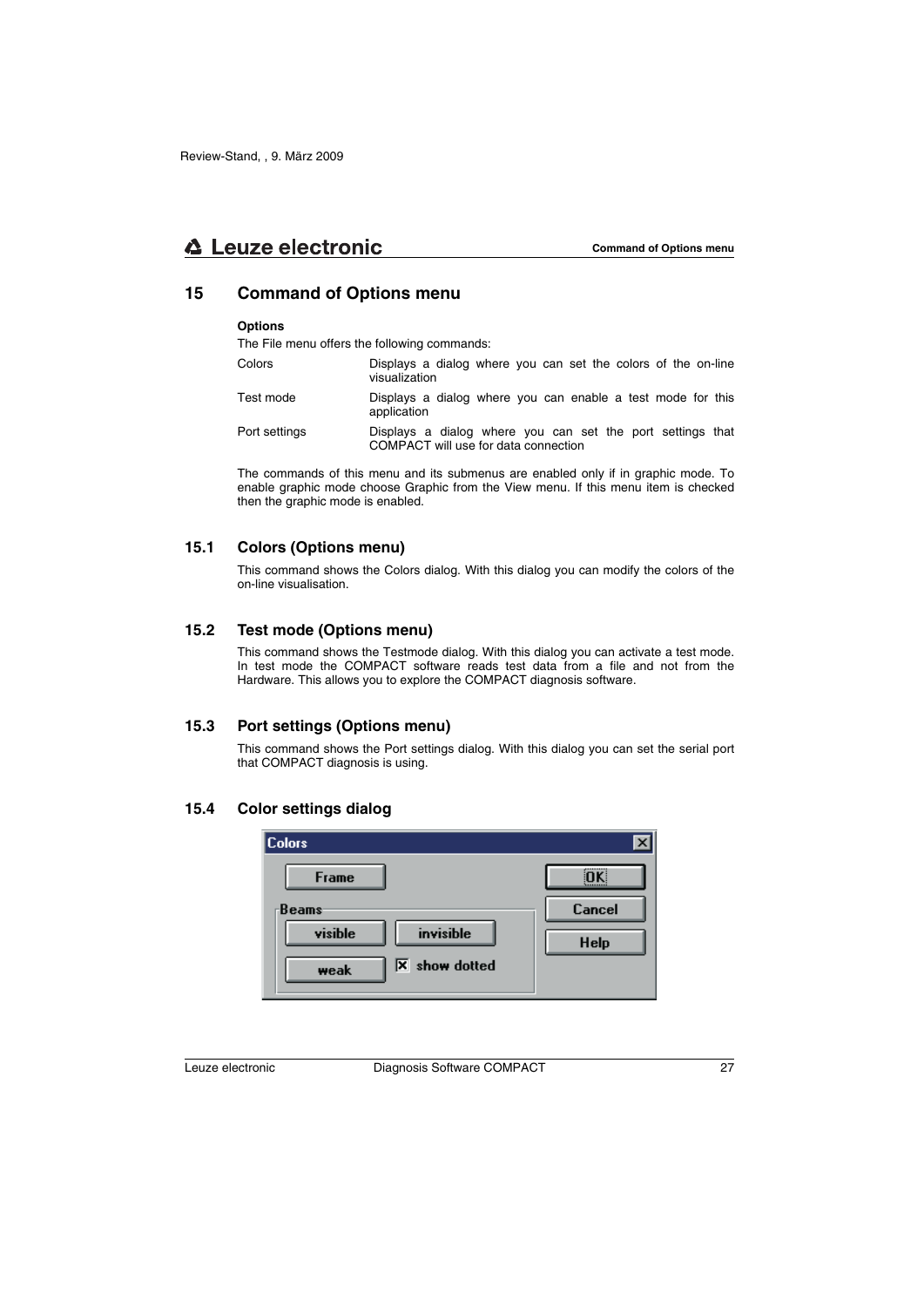With this dialog you can set the colors for the **Frame** which represents the COMPACT hardware, the Beams when **visible**, **invisible** and **weak**.

For weak beams you can also check the check box to show these beams with a dotted line. When you choose the buttons the Color dialog is displayed.

## **15.5 Test mode dialog**

| Options for test mode             |                    |
|-----------------------------------|--------------------|
| -Sender<br>C:\COMPACT\SENDER.DCT  | <b>OK</b>          |
| Browse                            | Cancel             |
|                                   | <b>Help</b>        |
| Receiver<br>C:\COMPACT\REC10U.DCR | $\Box$ enable test |
|                                   |                    |

With this dialog you can choose datafiles to test the application and to learn how this software is used. To enable test mode check the enable test check box.

When enabled, the data is read from the files shown in this dialog and not from the communication port.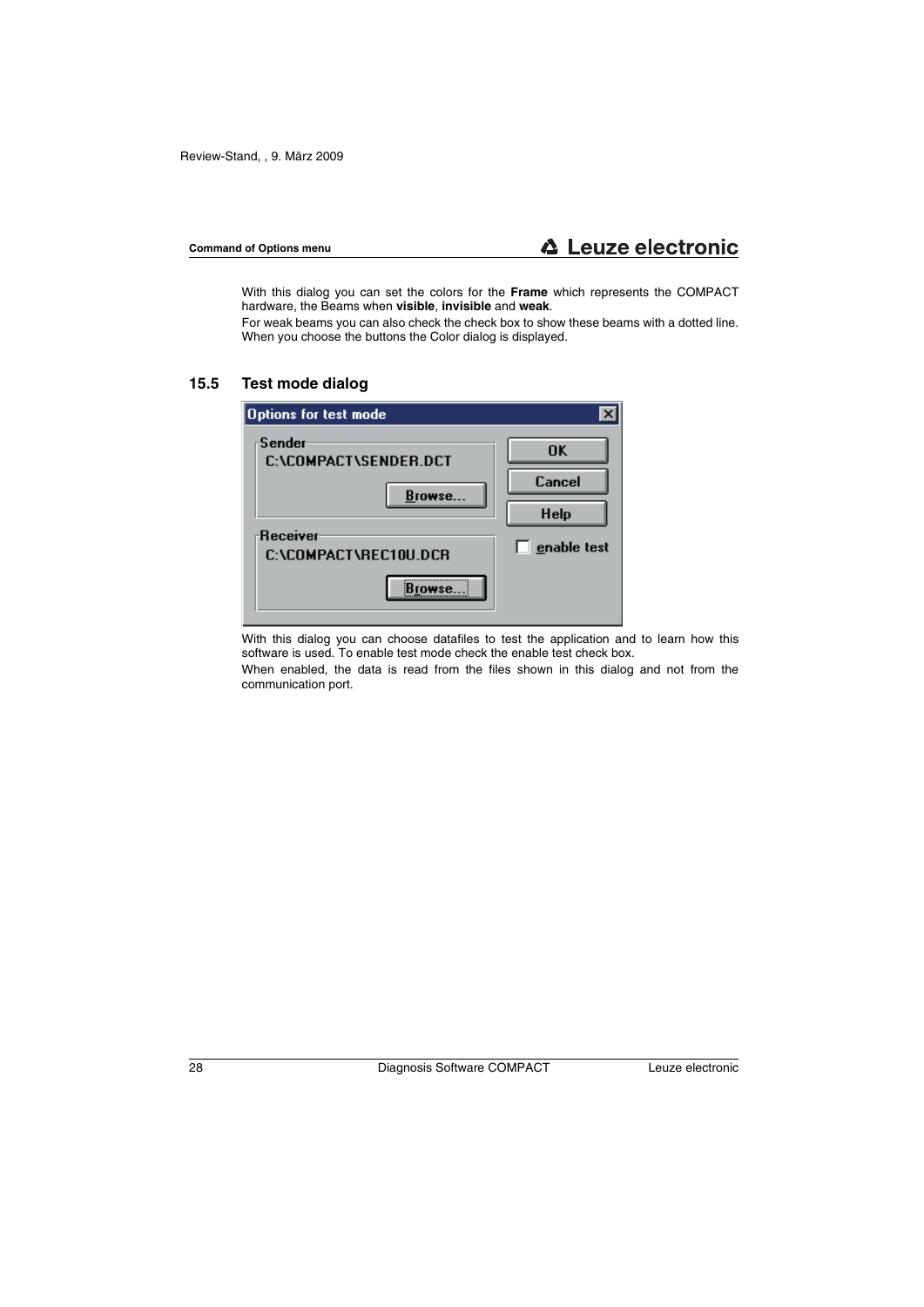## **15.6 Port settings**

| Port settings                       |                                 |                                                          |
|-------------------------------------|---------------------------------|----------------------------------------------------------|
| Port:<br>Baud rate                  | COM <sub>1</sub>                | <b>OK</b>                                                |
| Transmitter:<br>Receiver:           | 9600<br>57600                   | Cancel<br><b>Help</b>                                    |
| Scan:                               | 19200                           |                                                          |
| Parity<br>⊕ none<br>even (<br>∋ odd | $\bigcirc$ mark<br>$\Box$ space | 'Stop <u>b</u> its<br>$\odot$ 1<br>$\bigcirc$ 1.5<br>O 2 |

With this dialog you can set the various options for the communication port. In general you must only change the port where your COMPACT hardware is connected.

**Port:** Choose the right port from the list

**Baud rate:** The transmitter operates at 9600 baud, the receiver at 57600 baud.

**Parity:** Choose **none** (the default)

**Stop bits:** Choose **1** (the default)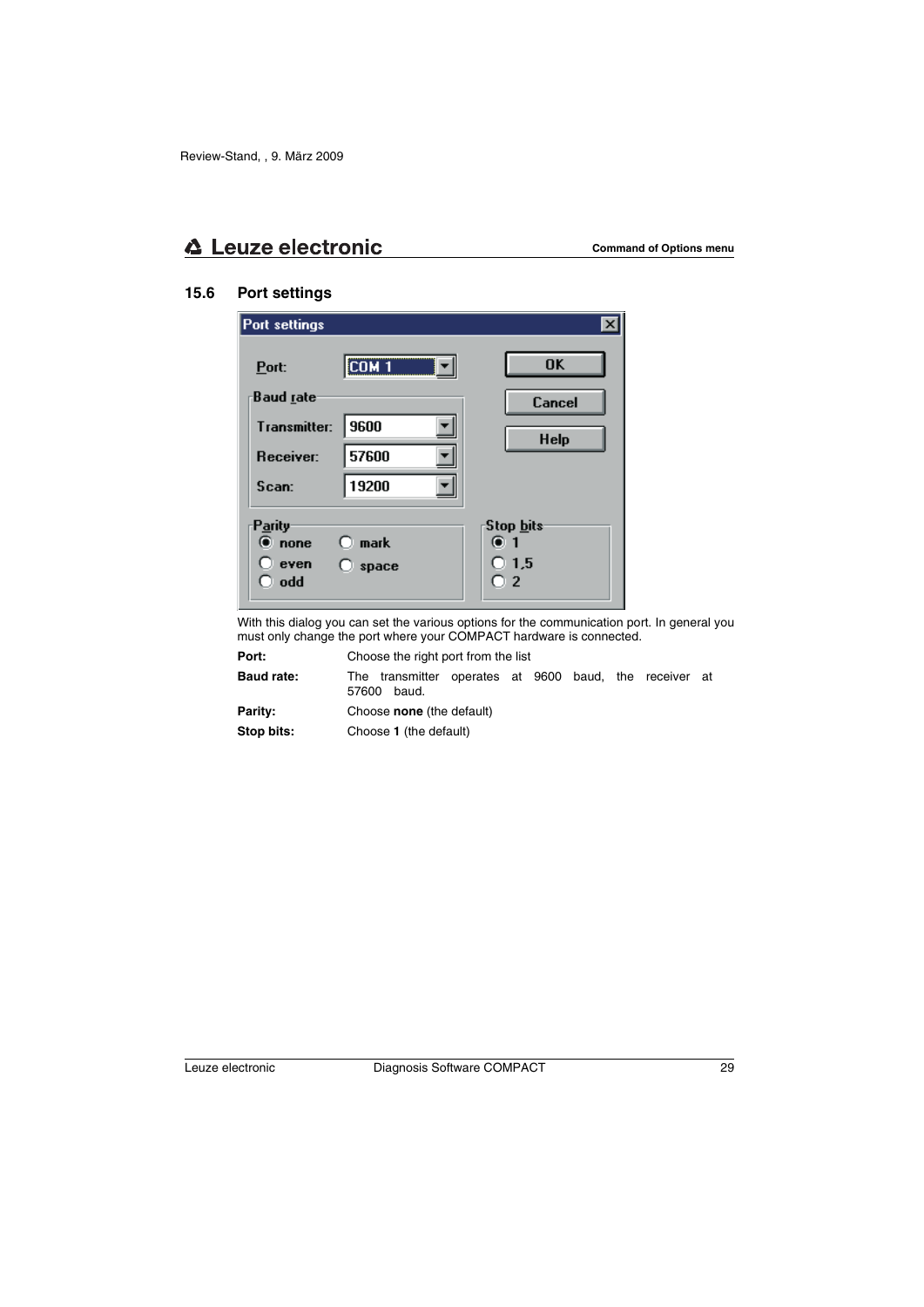## **15.7 Transmitter data recording dialog**

| <b>Transmitter data recording</b>                               |             |                                                                           |
|-----------------------------------------------------------------|-------------|---------------------------------------------------------------------------|
| Data<br>Number of beams:<br><b>Channel:</b><br>Test:<br>Status: | 0<br>0<br>0 | <b>Cancel</b><br><b>Help</b><br>:Options<br>$\overline{X}$ write log file |
| Location:<br>waiting for copyright message                      | 0           | Browse                                                                    |
| <b>Blocks received:</b>                                         |             | Start diagnosis:<br>0                                                     |

With this dialog you can do the data recording. In the **Data** group box you can see the data as it is received from the transmitter.

To start data recording click the button **Start diagnosis.**

To write a **log file** check the check box write log file. If this check box is checked the button **Browse** is enabled and you can choose a filename and path. The default filename is **Sender.lct.**

**Hint:**

**waiting for copyright message...** means that you have to start data recording with switched off light curtain (no data transmission). After you have pressed **Start Diagnosis** start your light curtain. The first sent data is the copyright and the firmware version of your light curtain. If this data wasn't received (diagnosis is started and light curtain is already switched on), the message **waiting for copyright message...** remains on the dialog.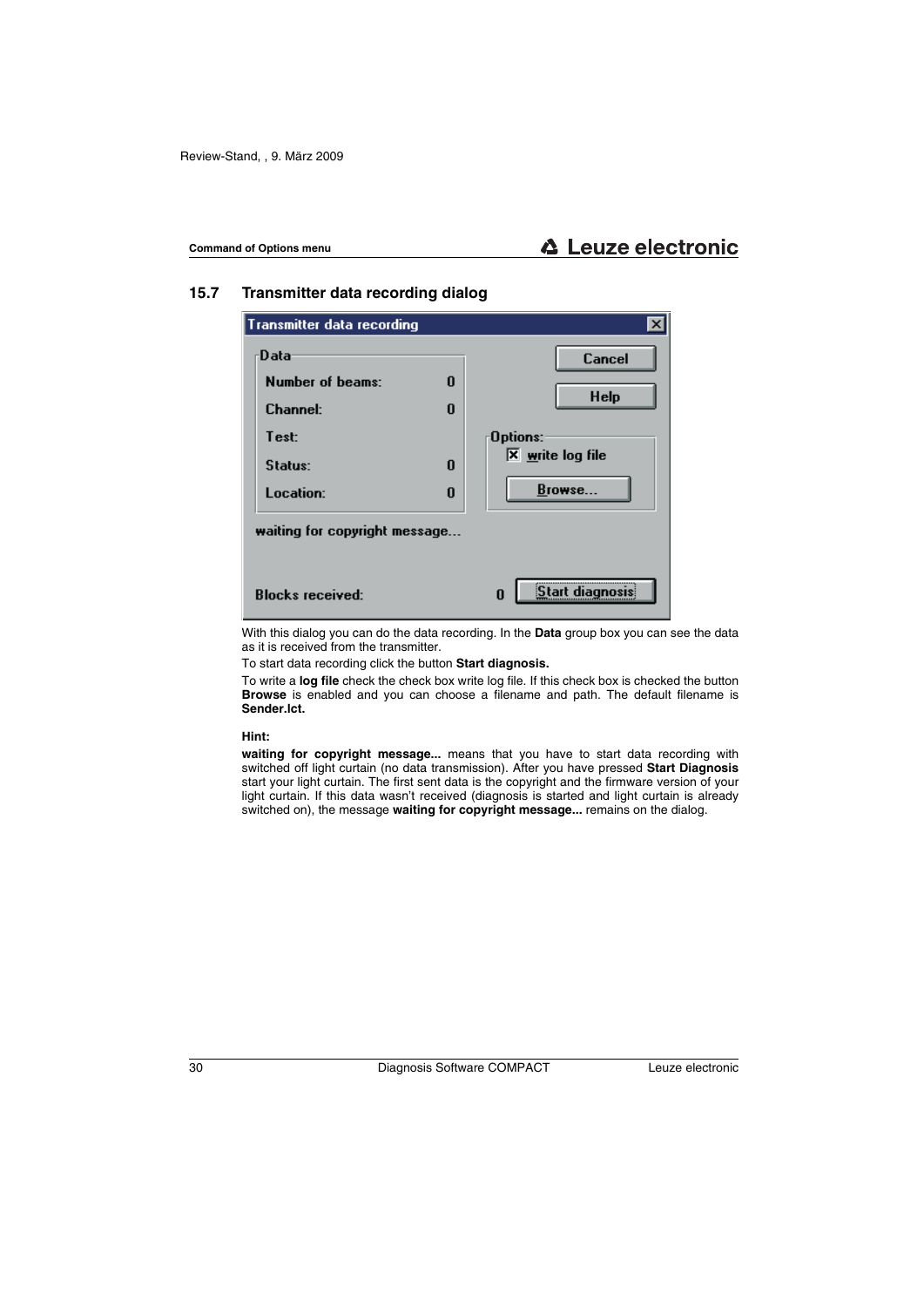## **15.8 Generate log file (transmitter diagnosis menu)**

This command shows the transmitter data recording dialog.

### **Shortcuts**

Keys: F4

## **15.9Analyze log file dialog (transmitter diagnosis menu)**

| Analyze Transmitter log                                                      |                  |                                                                                        |
|------------------------------------------------------------------------------|------------------|----------------------------------------------------------------------------------------|
| Data<br>Number of beams:<br><b>Channel:</b><br>Test:<br>Status:<br>Location: | 0<br>0<br>0<br>0 | <br>Cancel<br>Browse<br><b>Help</b><br>$\left  \cdot \right $<br>$\blacktriangleright$ |
| <b>Error text</b><br>Time:<br>Log startet:<br>File:                          |                  |                                                                                        |

With this dialog you can analyze a log file recorded with the transmitter data recording dialog.

If the default log file **sender.lct** exists it is initially displayed. To choose a different log file click the button **Browse.**

Use the scroll bar to position the error you are interested in.

## **15.10Analyze log file command (transmitter diagnosis menu)**

This command shows the analyze log file dialog. Choose this command to analyze a transmitter log file.

#### **Shortcuts**

Keys: Shift+F4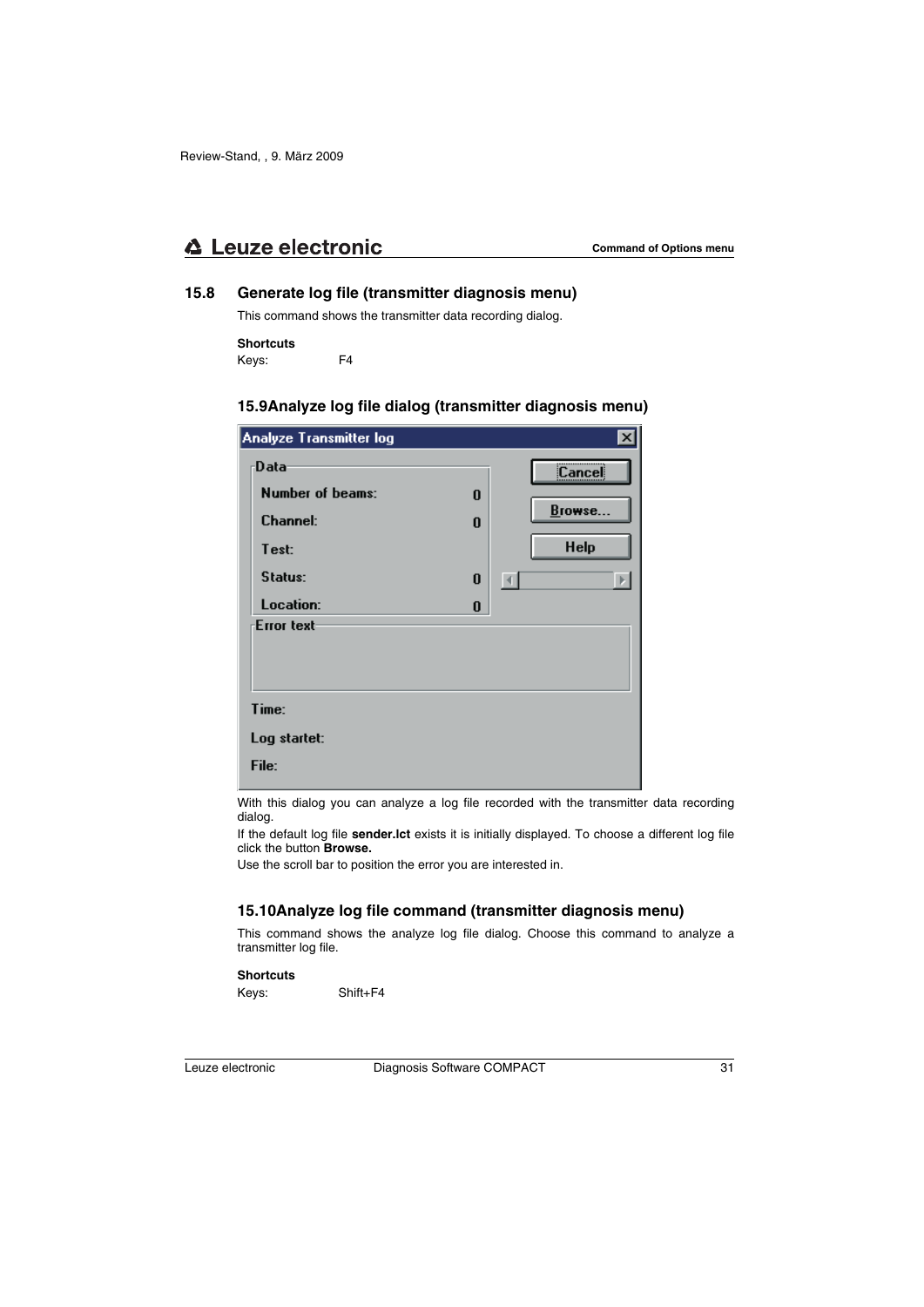## **15.11 Transmitter menu commands (Diagnosis menu)**

The Transmitter menu offers the following commands:

generate log file Shows dialog for data recording. Shortcut: F4

analyze log file Shows dialog for analyzing a recorded log file. Shortcut: Shift+F4

This command is enabled only if in graphic mode. To enable graphic mode choose Graphic from the View menu.

If this menu item is checked then the graphic mode is enabled.

## **15.12 Report information dialog**

| <b>Report information</b>    |          |                             |                       |
|------------------------------|----------|-----------------------------|-----------------------|
| Serial number:<br>User name: |          |                             | Save<br><b>Cancel</b> |
| Type:                        |          |                             |                       |
| Comment:                     |          |                             | Browse                |
|                              |          |                             | <b>Help</b>           |
| Summary                      |          | <b>Options</b>              |                       |
| Date created:                | 21:56:05 | $\overline{X}$ Print legend |                       |
| Number of beams:             | 24       | <b>X</b> Print summary      |                       |
| <b>Channel:</b>              |          |                             | Print detailed text   |
| Double Scan:                 |          |                             |                       |

This dialog is displayed before exporting or printing a log file. You can enter information which is included in the resulting output. Furthermore you can choose what further information should be included by checking the appropriate check boxes.

| Serial number: | Enter the serial number of the device you are testing. (required)                                      |
|----------------|--------------------------------------------------------------------------------------------------------|
| User name:     | Enter your name. (required)                                                                            |
| Type:          | Enter the type of the device you are testing. (optional)                                               |
| Comment:       | Enter up to 100 characters of further information that should be<br>included in the output. (optional) |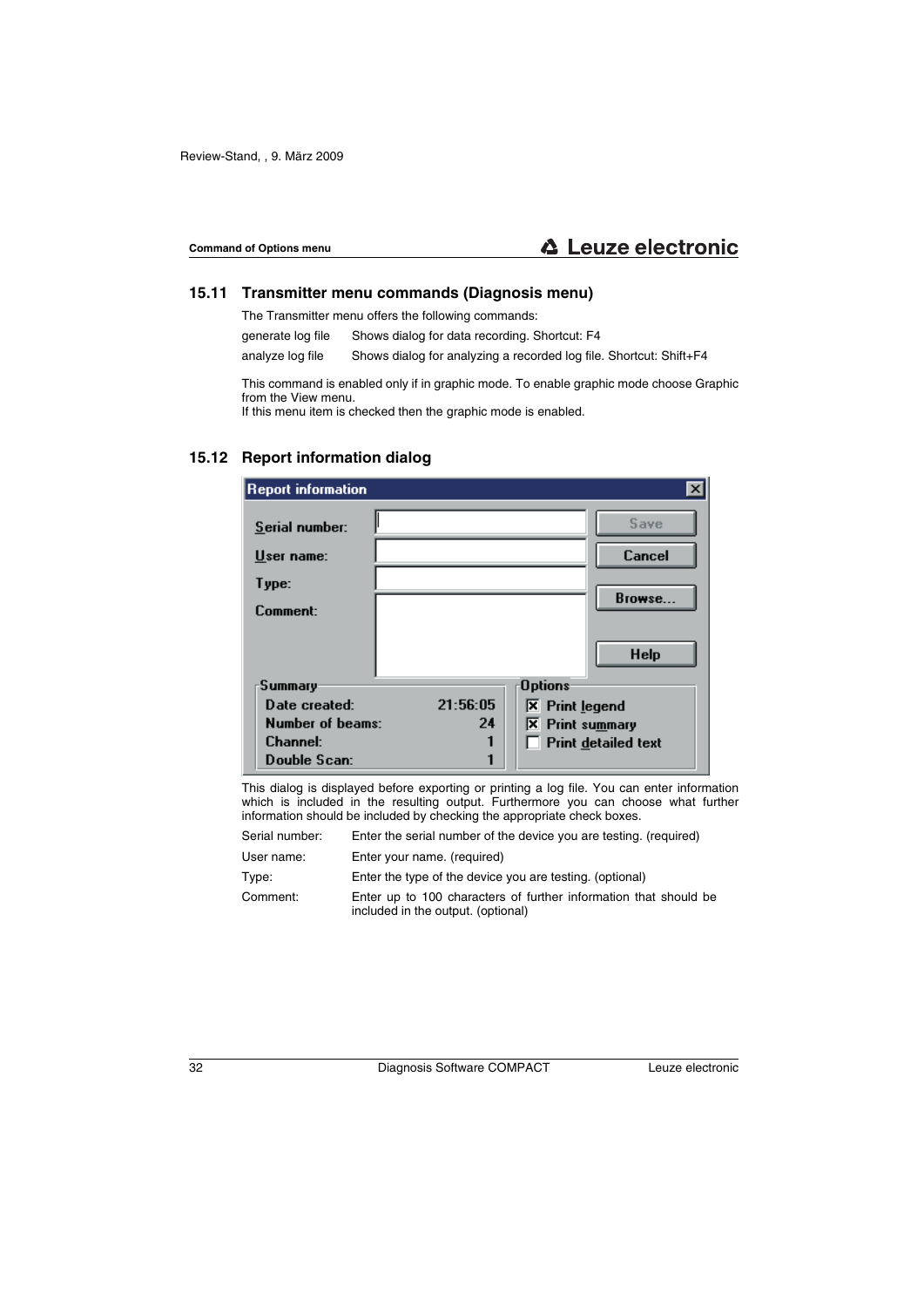| Print legend        | If checked a description of the columns in the output is included.<br>(enabled only if current file is a receiver log file)                                                    |
|---------------------|--------------------------------------------------------------------------------------------------------------------------------------------------------------------------------|
| Print summary       | If checked the summary information is included in the output as<br>shown in this dialog.<br>If the current file is a transmitter log file then Double Scan is not<br>included. |
| Print detailed text | If checked detailed error information is included in the output.                                                                                                               |
| <b>Browse</b>       | Displays the Save As dialog box where you can choose a file name<br>and path for export. (enabled only if exporting a file)                                                    |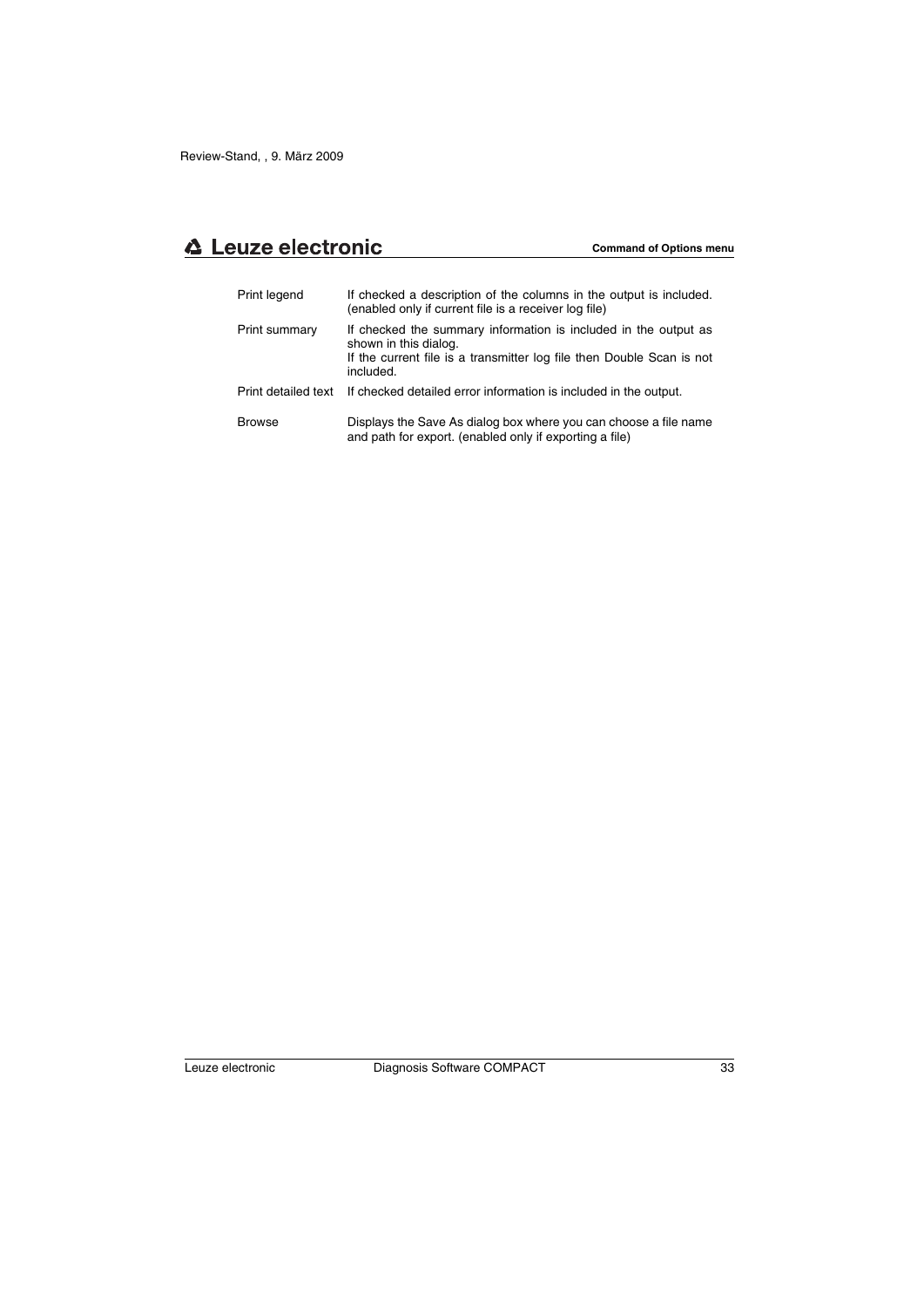## **16 How to diagnose a COMPACT transmitter**

Follow these simple steps to test a COMPACT transmitter.

- 1 Make sure the COMPACT transmitter is connected to a COM port of your computer and that COMPACT diagnosis software is setup correctly
- 2 Make sure that COMPACT diagonsis software is in graphic mode. The title bar should read like COMPACT Diagnosis - (Graphic mode). You toggle between text and graphic mode by choosing **View** ⇒ **graphik** or **View** ⇒ **Text**.
- 3 Show the transmitter data recording dialog by choosing **Diagnosis** ⇒ **Transmitter** ⇒ **generate log file** from the menu bar or via **F4**
- 4 Make sure the write **log file** checkbox is checked. You can choose a file name and path by clicking the Browse command button or accept the default (sender.lct).
- 5 Click the **Start diagnosis** command button
- 6 Switch on power at the COMPACT transmitter
- 7 After a few seconds you should see the copyright message and blocks received increasing
- 8 The configuration of your COMPACT transmitter should match the data displayed in the Data group
- 9 Click **Stop diagnosis** command button
- 10 Close the dialog by choosing **Cancel** or by pressing **ESC**
- 11 Show the analyze log file dialog by choosing **Diagnosis** ⇒ **Transmitter** ⇒ **analyze log file** from the menu bar or via SHIFT+F4
- 12 If you have used the default file name for data recording you already see the log file displayed. Otherwise select the log file by clicking **Browse**
- 13 Step through the log file with the scrollbar
- 14 Close the dialog by choosing **Cancel** or by pressing **ESC**
- 15 Enter Text mode by selecting **View** ⇒ **text**
- 16 Open the log file by choosing **File** ⇒ **Open** log file
- 17 Choose **File** ⇒ **Print** log file to show the report information dialog
- 18 Enter the information required and click **Print**

Congratulations! You have successfully tested your COMPACT transmitter.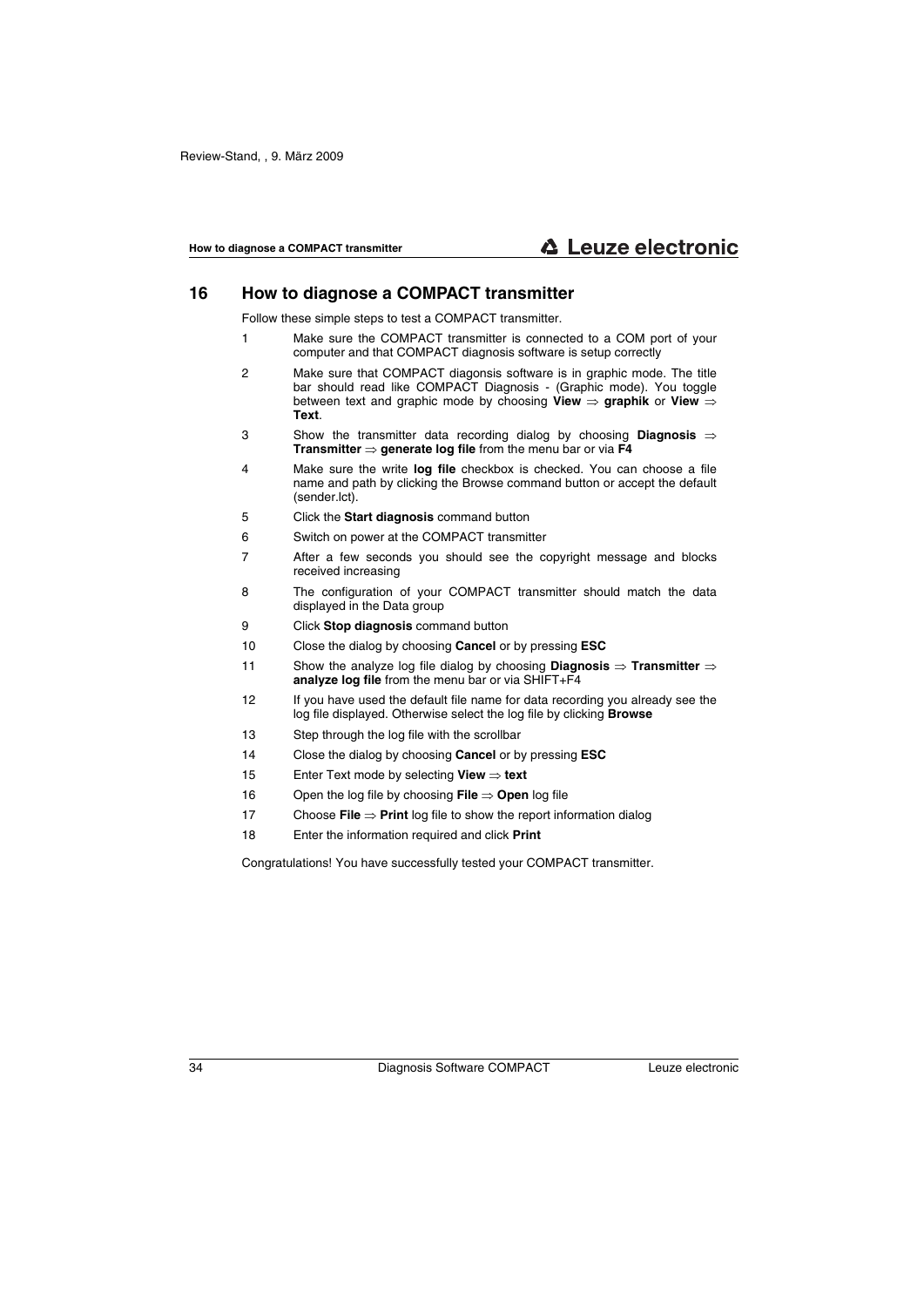## **17 How to diagnose a COMPACT receiver**

Follow these simple steps to test a COMPACT receiver.

- 1 Make sure the COMPACT receiver is connected to a COM port of your computer and that COMPACT diagnosis software is setup correctly
- 2 Make sure that COMPACT diagonsis software is in graphic mode. The title bar should read like COMPACT Diagnosis - (Graphic mode). You toggle between text and graphic mode by choosing **View** ⇒ **graphik** or **View** ⇒ Text.
- 3 Show the receiver data recording dialog by choosing **Diagnosis** ⇒ **Receiver** ⇒ **generate log file** from the menu bar or via F5
- 4 Make sure the write log file checkbox is checked. You can choose a file name and path by clicking the Browse command button or accept the default (**receiver.lcr**).
- 5 You can select logging options by clicking the Options command button if you like
- 6 Click the **Start diagnosis** command button
- 7 Switch on power at the COMPACT receiver
- 8 After a few seconds you should see the copyright message and blocks received increasing
- 9 The configuration of your COMPACT receiver should match the data displayed in the Data group
- 10 Click **Stop** diagnosis command button
- 11 Close the dialog by choosing **Cancel** or by pressing **ESC**
- 12 Show the analyze log file dialog by choosing **Diagnosis** ⇒ **Receiver** ⇒ **analyze log file** from the menu bar or via SHIFT+F5
- 13 If you have used the default file name for data recording you already see the log file displayed.

Otherwise select the log file by clicking **Browse**

- 14 Step through the log file with the scrollbar
- 15 Close the dialog by choosing **Cancel** or by pressing **ESC**
- 16 Enter Text mode by selecting **View** ⇒ **text**
- 17 Open the log file by choosing **File** ⇒ **Open log file**
- 18 **Choose File** ⇒ **Print log file** to show the report information dialog
- 19 Enter the information required and click **Print**

Congratulations! You have successfully tested your COMPACT receiver.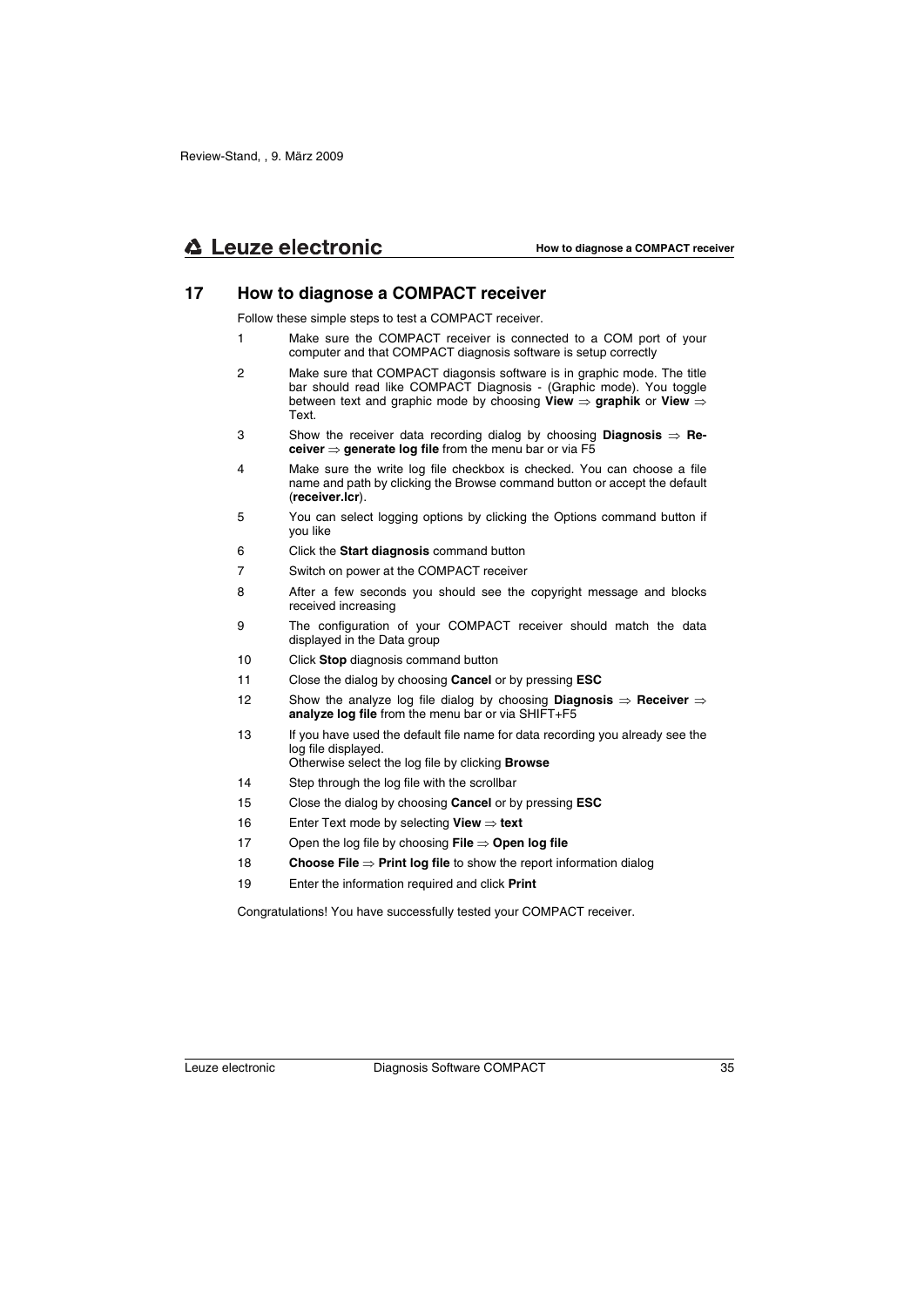## **18 How to visualize a COMPACT receiver**

Follow these simple steps to visualize COMPACT receiver data on-line.

- 1 Make sure the COMPACT receiver is connected to a COM port of your computer and that COMPACT diagnosis software is setup correctly
- 2 Make sure that COMPACT diagnosis software is in graphic mode. The title bar should read like COMPACT Diagnosis - (Graphic mode). You toggle between text and graphic mode by choosing **View** ⇒ **graphik** or **View** ⇒ **Text**.
- 3 Start the on-line visualization by choosing **Diagnosis** ⇒ **Receiver** ⇒ **Visualization file** from the menu bar or via F8
- 4 Switch on power at the COMPACT receiver
- 5 After a few seconds you should see the beams displayed
- 6 The number of beams displayed should match the number of beams of your COMPACT receiver
- 7 Stop the on-line visualization by choosing **Diagnosis** ⇒ **Receiver** ⇒ **Visualization file** from the menu bar or via F8Close the dialog by choosing Cancel or by pressing ESC
- 8 Move the mouse over the beams. At the statusbar you can see the beam count and the currently selected (by mouse pointer) beam number. **Hint:** This kind of visualization is not available in zoom mode.

Congratulations! You have successfully tested your COMPACT receiver.